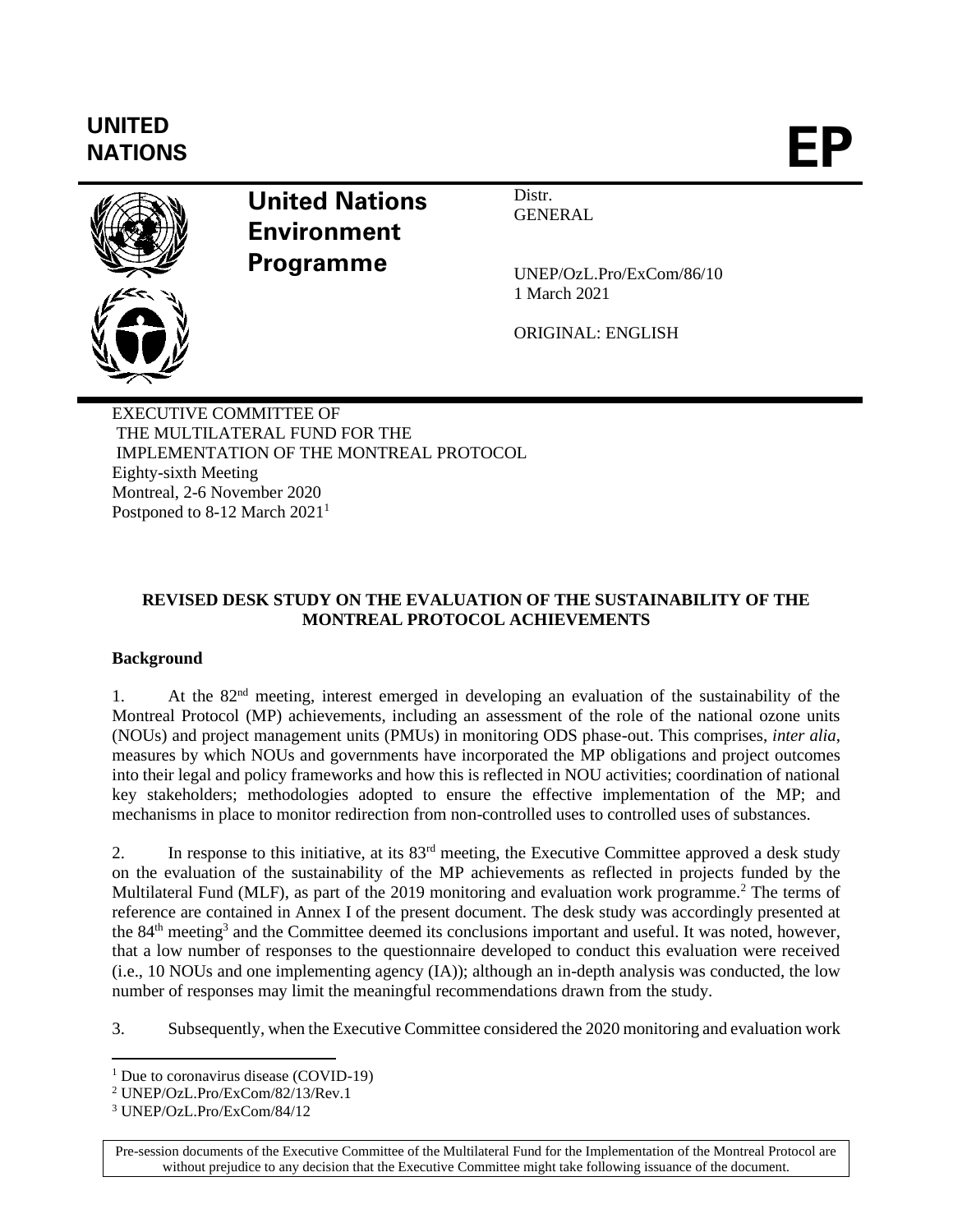programme, it recommended that the Senior Monitoring and Evaluation Officer (SMEO) prepare a revised desk study which would contain additional information to be collected from the national ozone officers (NOOs), and the bilateral and IAs, via questionnaire, to obtain a more representative set of data, and present it to the  $85<sup>th</sup>$  meeting.<sup>4</sup>

4. In accordance with the agreed procedures for conducting the 85<sup>th</sup> and 86<sup>th</sup> meetings due to the COVID-19 pandemic, all the documents related to evaluation at the 85<sup>th</sup> meeting have been deferred to the 86<sup>th</sup> meeting.

5. Below is the revised desk study; changes made to the document submitted to the 84<sup>th</sup> meeting are shown in **bold** in the text.

## **Objective and scope**

6. The objective of the desk study is to assess how the reductions achieved under the MP have been sustained after the completion of the projects funded by the MLF and the extent to which MLF-supported activities contribute to sustaining compliance after the completion of the project.

7. It will cover various aspects related to the policies, regulatory frameworks, institutions and mechanisms; monitoring and reporting; role and responsibilities of the NOUs and PMUs, role of institutional strengthening (IS); production, consumption; stakeholders and awareness-raising activities; in the context of support provided under MLF-funded projects.

## **Methodology**

8. Following the discussions held at the 83rd meeting, regarding the terms of reference, the Committee decided that the methodology would use a narrow definition of the term sustainability, which would focus on the irreversibility of actions taken and on the lasting influence of projects and activities financed by the MLF on the long-term policies of a given government. The Committee suggested that the technical aspects of the use of alternatives should also be taken into account, and requested that the desk study examine the ability of Article 5 countries to forge synergies that would allow for ODS destruction after consumption had been phased out (decision 83/8).

9. Following the terms of reference, the desk study looks at eight main topics which collectively impact the ODS phase-out or phase-down of HFCs achieved by the Parties as per their MP obligations; it then considers actions and strategies in place aimed at ensuring that such reductions can be sustained over time, particularly once funding derived from projects has ended. The study looks at past achievements (phase-out of ODS) and considers the current work of the MP and the MLF. A final section deals with challenges identified, lessons learned and a recommendation.

10. A consultant was hired to conduct the desk study addressing the objectives described above. She reviewed previous monitoring and evaluation reports conducted by the MLF on ODS phase-out, compliance, challenges and sustainability of the phase-out achieved, as well as relevant Executive Committee decisions. Reports, work programmes and project documents submitted by IAs to the Executive Committee and the MLF were also studied. These included IS projects, demonstration projects (using non-ODS alternatives) and ODS phase-out (investment) projects approved for various Article 5 countries in different regions. Reports from the Technical and Economic Assessment Panel (TEAP) of the MP were sometimes referenced.

<sup>4</sup> UNEP/OzL.Pro/ExCom/84/15/Rev.1 and decision 84/11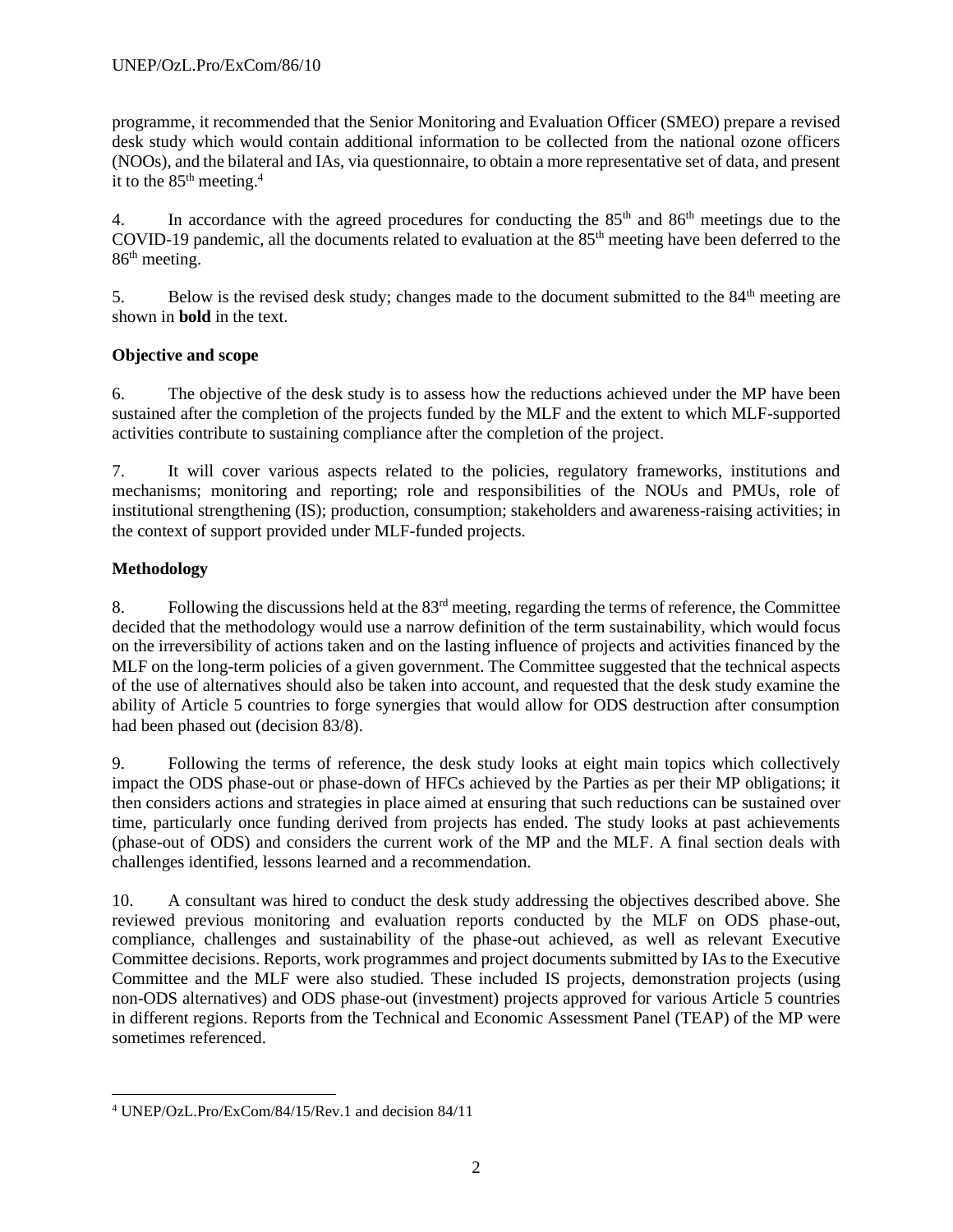11. In addition, reports and programmes submitted by UNEP's Compliance Assistance Programme (CAP) (OzonAction) over the years were considered, particularly the most recent three-year rolling strategy (2018-2020), since that clearly addresses actions and changes already made and further needed in light of the ozone-climate link brought into the MP by the Kigali Amendment.

12. To complement and strengthen conclusions derived from the analysis above, a questionnaire was developed to gather feedback from key actors supporting the ODS phase-out process, namely NOOs and IAs. As stated previously the response level was low,<sup>5</sup> and even though the answers received still allowed for more in-depth assessment of strategies in place to assure sustainability of the phase-out in specific countries, and to identify particular challenges emerging, **the Committee agreed that re-sending the questionnaire, with the aim of increasing the responses, would benefit the scope and quality of the conclusions and recommendations made so far.** 

13. **This extended version of the document provides the requested update and is based on a total of 49 responses received: 47 NOUs and two IAs (UNIDO and the World Bank).<sup>6</sup>** The questionnaire can be found in Annex II of the present document. **In looking for specific trends and/or challenges, countries were divided into low-volume-consuming (LVC) countries and non-LVC countries on the basis of their HCFC consumption. The list of countries that responded to the questionnaire can be found in Annex III of the present document. An effort was also made to consider high ambient temperature (HAT) countries and highlight their issues separately.** 

#### **Results of the evaluation**

#### Policies, regulatory frameworks, institutions and mechanisms

14. Ways in which countries ensure compliance with their MP obligations, and in particular the sustained aggregate reductions of controlled substances, after MLF funded activities are completed, were analysed. In particular, whether national policies, legislation and regulations integrate these issues. From the analysis of previous evaluations, project documents and monitoring efforts, it becomes clear that from the inception of the MP and its Amendments, Parties have committed and sought to support compliance with provisions and commitments acquired in relation to ODS phase-out, through governmental policies and regulatory frameworks. These commitments are in fact a requirement of projects funded through the MLF, particularly investment (phase-out) and IS projects. There were instances where non-investment projects also provided substantial support, plus regional regulations, for example in the African region, which further contributed to the establishment of strengthening mechanisms for the ODS phase-out.

15. The IS projects, in particular, are reported to have "provided the extra leverage needed (to increase priority of ozone issues in many Article 5 countries) by strengthening the NOUs as focal points for mobilizing local stakeholders, initiating and following-up on legislation and ratifications, and coordinating the preparation and implementation of phase-out projects and plans with IAs and bilateral agencies."7 In Asia, for example, UNEP has implemented IS projects providing training for customs officers and refrigeration technicians, monitoring and policy training and assistance for strengthening and enforcing

<sup>5</sup> The questionnaire was **initially** responded by 10 NOUs: Armenia, Chile, Costa Rica, Ecuador, Egypt, Guatemala, Mexico, Nigeria, Thailand and Vanuatu; and one IA: UNIDO.

**<sup>6</sup> UNEP mentioned that overlooking the questionnaire was due to communication problems and the outbreak of the COVID-19 pandemic, which generated a large amount of urgent staff and operational issues to be addressed in a short time; UNDP explained that following the discussions held at the Inter-agency coordination meeting held in February 2020, they believed that the questionnaire was more applicable to NOUs, given that their country specific inputs would be more valuable and would allow to draw more informed conclusions on the matter.**

<sup>7</sup> Paragraph 1 of document UNEP/OzL.Pro/ExCom/56/8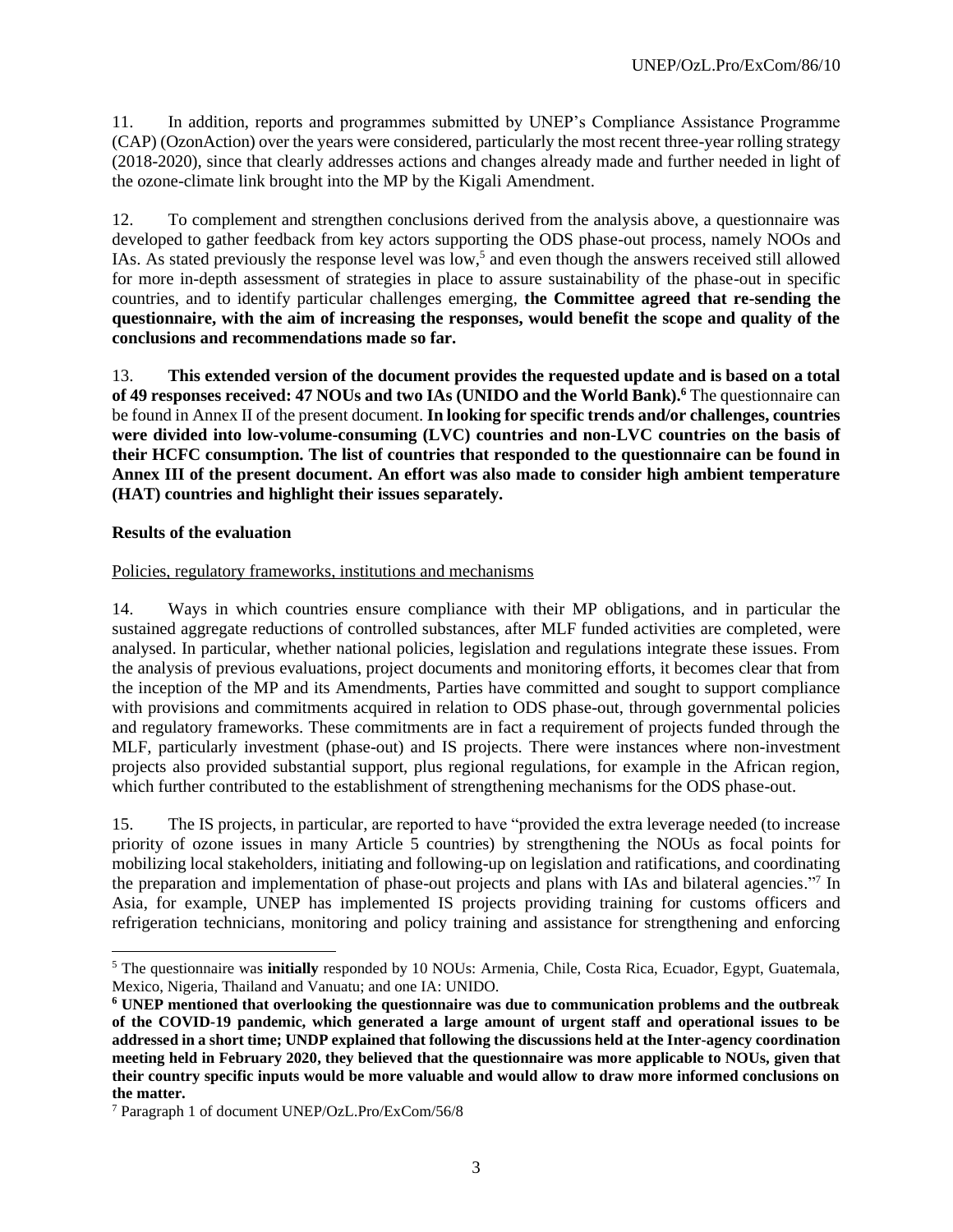regulations relating to CFC phase-out, recovery and recycling, and to the phase-out of methyl bromide (MB) and CTC.<sup>8</sup> Similarly, Kenya lacked a regulatory framework to address ODS, their reduction and phase-out as per MP guidelines, which the IS project helped to foster.

16. Through IS funding, with support from the IAs, NOUs have been able to establish and promote regulatory frameworks through their governments to sustain the ODS phase-out. In general, such legislations have been updated or amended, in step with the evolution of the Protocol, to include new provisions, adopt stronger stances as phase-out deadlines arrive (i.e., completely banning an ODS) and consider the Amendments to the Protocol. Licensing and quota systems are put in place to assist with monitoring compliance with regulations related to ODS consumption and trade (import, export, and production where applicable). Since the 68<sup>th</sup> meeting, the Agreements between the Committee and the Governments concerned, link the implementation of HPMPs to a commitment by the countries that a licensing and quota systems will be effectively implemented (decision 63/17). Strengthening such systems is an ongoing exercise that can be evidenced through independent verifications.

17. Challenges with enforcement of such legal provisions are reported both through the questionnaire received, and in the documents studied. These include, *inter alia*: delays in enacting legislation and even ratification of Amendments due to political circumstances (i.e., a change of government priorities or political will; staff changes affecting the continuity of policy implementation; **lack of coordination between government agencies that have a role in ODS phase-out**; or political/civil unrest); the priority given to environmental issues and more specifically ozone protection, which in turn impacts the importance given to the NOU; full involvement of stakeholders including different ministries, but also government agencies and other institutions (e.g., research and development), associations and the private sector. Actions to strengthen sustainability of the phase-out achieved include, for example: helping NOUs to gain traction and recognition within the countries by involving key stakeholders and sectors and contributing to helping Governments identifying and developing efficient, enforceable regulatory frameworks. This is important in achieving the appropriate level of support, from Government and key sectors. Although the commitment of Governments to phasing-out ODS is included in the Agreement with the Executive Committee, when approving phase-out plans, UNEP's CAP helps to foster awareness on the overall importance of protecting the ozone layer and encouraged NOU participation in regional networks. **The majority of respondents to the questionnaire indicated that assistance from UNEP/CAP is highly valuable. UNIDO and the World Bank** noted however, in responding to the questionnaire, that IAs cannot monitor compliance once the projects are completed.

18. The prominent role of the NOUs in assisting in the development of policies and regulatory frameworks is well recognized. Since one of the roles of the NOUs is securing and sustaining a country's compliance with the MP, the NOUs regularly participate in the development of regulations or licensing and quota systems to control the import, export, manufacture and sale of ODS and products containing them. All the NOUs responding to the questionnaire reported an implementation of national legislation to support and maintain the ODS phase-out. In most cases, the regulatory framework has been adjusted over time (or is being currently adjusted) in line with the evolution of the MP (e.g., accelerated phase-out of HCFCs after decision XXIX/6 or the Kigali Amendment). **However, some parties indicated challenges over this due to administrative delays, insufficient training and other issues (e.g., Botswana, Marshall Islands, Senegal, Vanuatu and Zimbabwe). Hurdles in ratifying the Kigali Amendment were cited by a number of LVC countries particularly in Latin America and the Caribbean (e.g., El Salvador, Guatemala, Paraguay and Bolivarian Republic of Venezuela). These seem mainly related to political issues, rather than technical ones.** 

<sup>8</sup> Annex VI of document UNEP/OzL.Pro/ExCom/56/8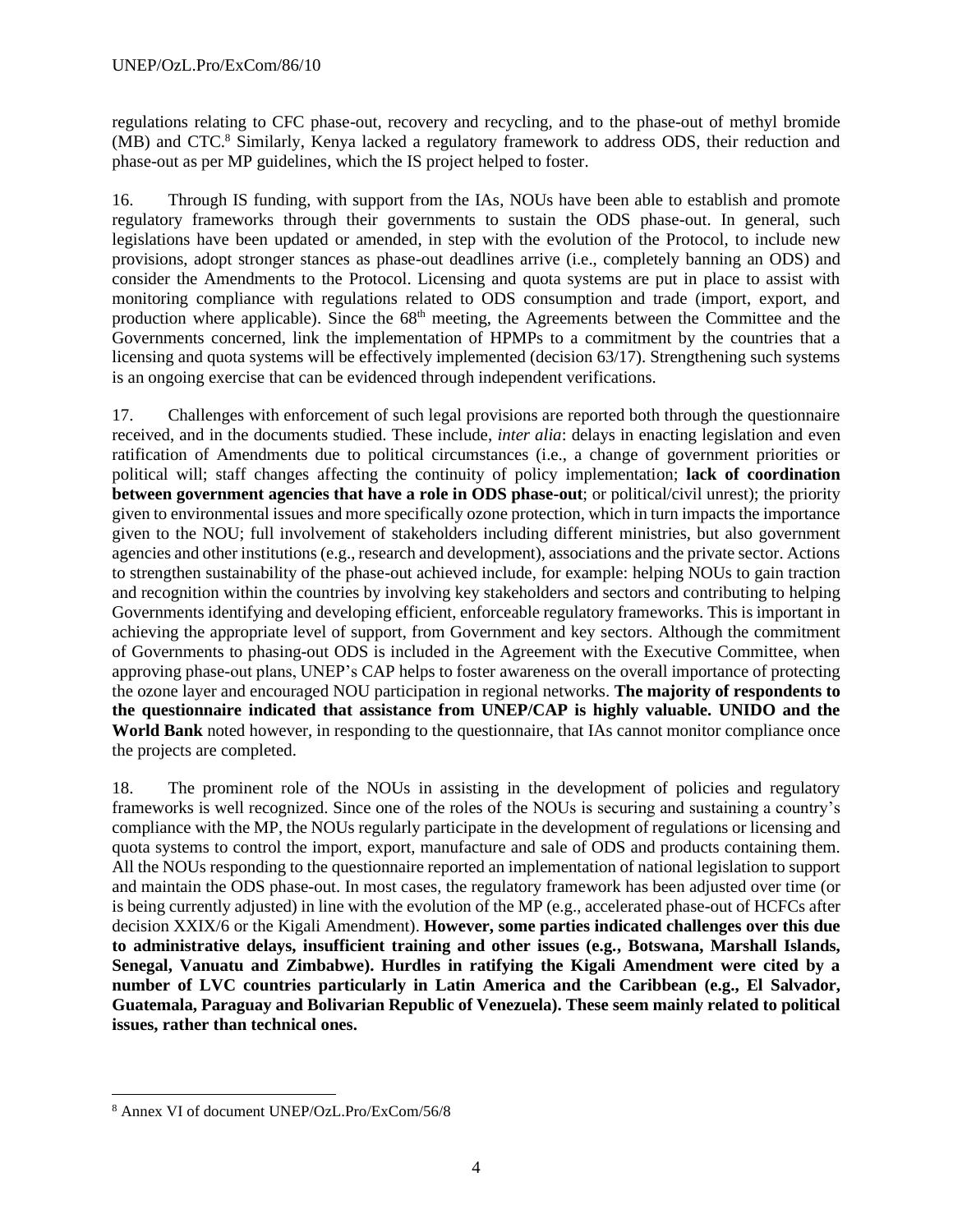19. To enforce policies, NOUs work with national authorities, in particular customs and trade officers (and phytosanitary authorities in the case of  $MB<sup>9</sup>$ ). Cases of non-compliance or potential non-compliance are also handled by the NOUs. Penalties for violations (i.e., illegal use or trade) are handled by pertinent authorities **and are present in several of countries (e.g. Argentina, Armenia, Barbados and Costa Rica).** However, agile and efficient mechanisms to enforce such penalties were sometimes reported as weak or difficult to impose, **particularly outside the larger cities or in rural areas in countries (e.g., Cuba, Nigeria, Papua New Guinea and Bolivarian Republic of Venezuela).** Some African NOUs responding to the questionnaire indicated weak or absent legal instruments to penalize such violations (e.g., **Kenya and** Nigeria) whilst, for example, Armenia indicated that a Code of Administrative Violations is in place and imposes clear penalties on breaches of legislation related to ODS **and Cameroon reported that any movement of ODS and ODS-containing equipment required a "technical visa" and that violations generated penalties**. One way in which Mexico enforces regulations – and thus sustains reductions and maintains compliance – is by implementing national standards to avoid ODS uses.

20. Some countries encourage enterprises to convert from the use of controlled substances to alternatives by implementing fiscal mechanisms (e.g., tax incentives/disincentives or removal of subsidies). However, they do not seem to be a widespread practice as only a few of the NOUs responding to the survey mentioned their implementation and/or using these as a continuing tool to sustain phase-out. Fiscal mechanisms can lead to undesirable results as well. Some examples below illustrate both outcomes**:**

- (a) Brazil's chiller demonstration project  $(UNDP 2005)^{10}$  included the development of a limited duration tax incentive programme for chiller replacement, based on net revenue impact plus the long-term economic impact. The programme costed approximately US \$100,000 and resulted in the removal of US \$61 million aggregate upfront taxes on chillers, thus stimulating their replacement;
- (b) Chile has not implemented tax incentives or disincentives, however a removal of subsidies is part of the contracts between the Ministry of Environment and enterprises receiving funding from the MLF;
- (c) Croatia introduced an environmental tax on refrigerants resulting in a sudden decrease in HCFC-22 consumption in 2006 and an increased demand for split AC units. Import of HCFC-22 equipment was subsequently banned entirely;<sup>11</sup>
- (d) Guatemala mentioned putting in place a "Cleaner National Production Policy" giving recognition to enterprises complying with its mandate, which includes energy efficiency goals. Costa Rica mentioned difficulties in implementing such measures due to current fiscal reforms;
- (e) Thailand reported that the tax disincentive implemented by the Government (in the form of an excise tax) encouraged the smuggling of CFCs due to higher margin gained from the illegal trade;
- (f) The governments of some countries (e.g., Albania, **Chad**, Malaysia and **Sri Lanka**) have been reported to provide incentives for investment in ozone-friendly technologies and duty exemptions on imports for ODS substitutes;<sup>12</sup> and

<sup>&</sup>lt;sup>9</sup> A good example of this cooperation was provided by Mexico, where imports of MB for controlled uses have been banned since 2014. El Salvador, Indonesia, Jordan and Sri Lanka also provided good examples.

<sup>10</sup> Annex I of document UNEP/OzL.Pro/ExCom/47/21

<sup>11</sup> UNEP/OzL.Pro/ExCom/61/33

<sup>12</sup> UNEP/OzL.Pro/ExCom/56/8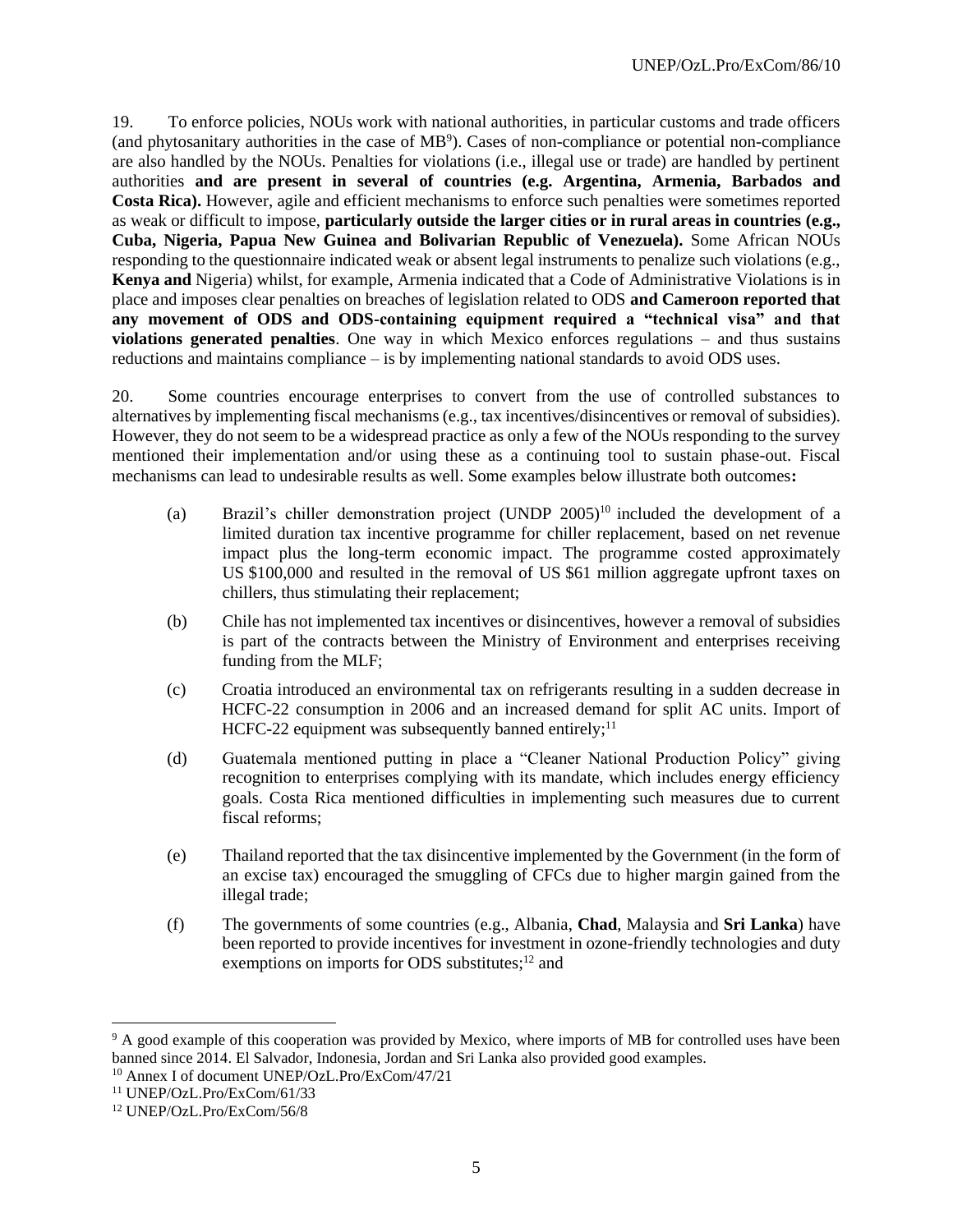#### **(g) Zimbabwe reported that tax incentives were in violation of revenue collection targets.**

21. Countries have mentioned that when difficulties arise, in relation to a project, the issues are best solved jointly by the NOU, the PMU and the IA (**UNEP-CAP was often cited in this context**). However, as these mechanisms depend on funding, once the project is completed they lose their importance or disappear entirely (i.e., PMUs). It is thus important for sustainability to invest in capacity building to ensure that the relevant stakeholders such as Government agencies (i.e., ministries, control bodies and others), research or training institutions, private associations and end-users will have the tools to deal with the issues. Yet, there can be external factors such as political instability or economic hardship that fall outside the realm of the project's operative structure, and which are frequently cited as a cause of delay or difficulty in achieving results.

22. Because they are key stakeholders, professional organizations and associations (e.g., trade associations representing a sector) have traditionally been involved in ODS phase-out and replacement. They play an important role in developing the required regulatory framework and monitoring its implementation, as they can help generate confidence in the transition to alternatives and their efficient adoption. This is important as the successful introduction of alternatives is often met by reluctance to change and concerns.

23. In addition, professional organizations and trade associations hold valuable information with respect to what is happening in a sector, such as: trade movements and tendencies and issues with the adoption of alternatives. This includes production sector associations, which play a key role in phasing-out ODS production and can be drivers for industry collaboration, a critical component of sustainability. A positive relationship between agencies, NOUs and PMUs, is essential and needs to evolve and be updated (e.g., when a new association is formed, or new/previously unconsidered stakeholders join the scene). Such relationships become even more important when considering that trade associations (or their members) can contribute to identify illegal behaviors, since such instances can undercut legitimate actors. Many NOUs responding to the questionnaire reported collaboration with professional organizations: Egypt reports continued and fruitful interaction with the American Society of Heating, Refrigerating and Air-conditioning Engineers (ASHRAE); **Benin reports extensive cooperation with the National Cold and Air-conditioning Association**. In other instances (Chile, Nigeria and Vanuatu), the NOUs stated that such collaborations were either not active or did not take place at all. **However, only in a few cases did respondents indicate that professional organizations would be able to continue the necessary monitoring and follow-up tasks after phase-out was completed and the MLF funding had stopped.**

24. Institutions, or agencies selected as national counterparts of a project, can be instrumental, not only for its successful implementation and completion, but also for ensuring continuity after the project ends. This has been true, for example, in MB projects, where research stations have supported project efforts by undertaking research and demonstration trials, training sessions and awareness raising campaigns. Together with trade associations, or similar organizations, they have contributed to supporting and speeding up the registration process of chemical alternatives and giving confidence to farmers on the use of both chemical and non-chemical options. Similar cases can be found, for example, in chiller projects. Some examples of this are found below: 13

(a) The Armenian refrigeration association and the centre for Environmental Legislation (Yerevan State University) are actively involved in discussions and public hearings related to ODS legislation and its implementation. NGOs and other civil organizations contribute to enforcing such legislation on a voluntary basis;

<sup>13</sup> UNEP/OzL.Pro/ExCom/68/11 and UNEP/OzL.Pro/ExCom/42/39/Add.1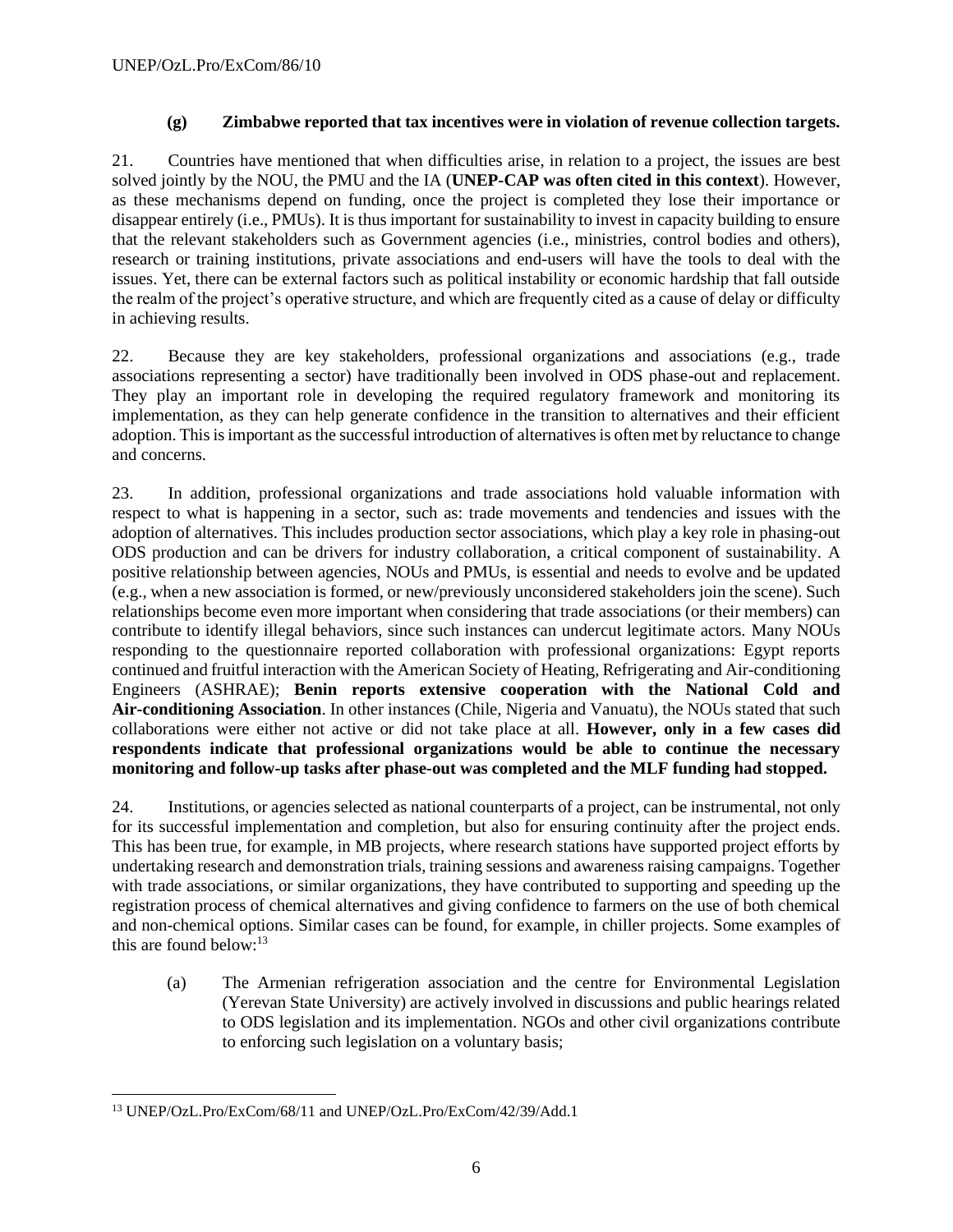- (b) The technology transfer centre in Agadir, Morocco, which was established through the investment projects led by UNIDO, has been instrumental in disseminating alternatives, providing technical assistance and necessary training and solving problems encountered by growers. These services go well beyond the implementation of alternatives, to addressing pest and disease diagnosis, plant nutrition and irrigation, best agricultural practices, composting and others;
- **(c) The Association for Refrigeration and Air-Conditioning, the National Learning Centre (SENA) and the Association of Flower Exporters of Colombia cooperate with the NOU in developing certification and training schemes to support the phase-out;**
- (d) Trade associations, such as the Kenya Flower Council, contributed to the dissemination of information, awareness and identification of problems related to the implementation of alternatives to MB;
- (e) Mexico's NOU continues to work with associations of producers and fumigators in disseminating and promoting alternatives to MB as identified and implemented in the national phase–out plan;
- (f) The National Refrigeration Institute of Mexico was selected under the CFC national phase-out plan to provide training for service technicians in 2005; and
- (g) The tobacco research board in Zimbabwe and the Agricultural Research and Extension Trust (ARET) in Malawi (which works in full cooperation with the country's tobacco research board), played a central role in training growers, providing technical assistance and research support.

## Monitoring and reporting

25. Monitoring, recording and reporting production and consumption of ODS is an obligation of the Parties to the MP under Article 7; whilst many countries found this obligation initially challenging, when comparing their situation to previous years, it is evident that information submitted has improved substantially over the years and the Ozone Secretariat's database is much more complete than in the past. NOUs are responsible for the collection, analysis and submission of data on ODS consumption and production, and these activities are supported with IS funding.<sup>14</sup> Monitoring is most often carried out in cooperation with customs and trade officers and other relevant authorities depending on the ODS (i.e., phytosanitary officers in MB, or health authorities for MDIs). Monitoring schemes for controlled substances that are phased-out remain in place after projects are completed, but as time goes by and focus on these substances diminishes notably, it becomes more difficult, or even practically impossible, to perform efficient control.

26. Country programme (CP) data reporting helps the Secretariat and the Executive Committee to understand consumption trends and to establish the financing of projects and their activities, as it is the only data providing the level of consumption of each controlled substance under the MP by sector. Accurate and timely submission of the CP data can be correlated to the capacity of the country to collect such information and to accurately estimate the level of production and consumption of ODS. In some countries, delays in

<sup>14</sup> UNEP/OzL.Pro/ExCom/82/63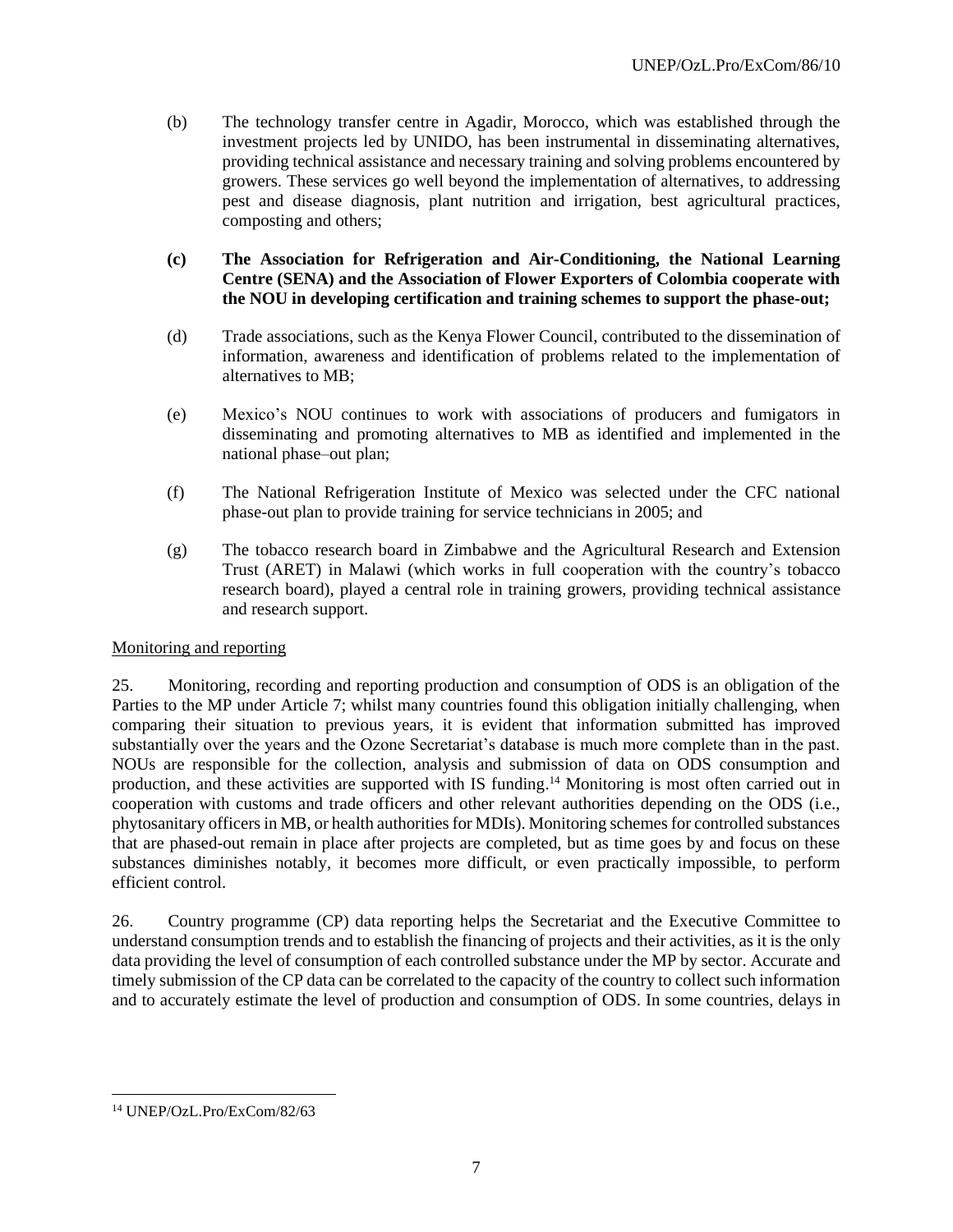submission were due to the large turnover of NOOs; language issues; the approval process within the government for CP data; and changes in governments. 15

27. Continuous improvement of the verification reports is important because they often uncover flaws and point out recommendation for institutional capacity building. For example, lessons learned from verification reports assert the need for the NOU to cross-check their records with importing enterprises' data on a regular basis to, *inter alia*: avoid the difference in consumption quantities; to diminish data discrepancies with customs agencies (e.g., use of wrong Harmonized System codes, different measurement units for quantities of shipments and non-availability of actual shipment); an additional capacity building and a formal channel of communication should be established between Customs and the NOU; and sufficient time should be allocated in project planning to allow government procedures (i.e., legislations adoption) between approval of the project and implementation. <sup>16</sup> HPMPs are required to monitor and record the implementation of activities, but can however be complex when verifying large numbers of small and medium-sized enterprises, as interactions with many end-users are necessary.<sup>17</sup> These hurdles are mostly reported for stage I of the HPMPs and are generally overcome by stage II. **Several countries reported confusion with new HS customs codes for HFCs and the need for extra training and support in this respect, particularly LVC countries (e.g., Bosnia Herzegovina, Chad and Jamaica).**

28. Bilateral and IAs greatly contribute to recording information on ODS production and consumption through surveys and inventories conducted as part of project activities, to characterize relevant sectors. Aside from providing direct information on ODS production and consumption, these surveys have helped to identify specific sectors impacted by ODS reductions and understand their particular circumstances, thus bearing importantly on the choice of potential alternatives (see below section on the role and responsibilities of bilateral and IAs).

29. Continuous monitoring of the reductions achieved is important to verify sustainability. NOUs responding to the questionnaire reported having monitoring schemes in place, but indicated concerns as to their long-term sustainability (e.g., **Chad**, Guatemala and Nigeria) **and difficulties in reaching informal consumers in the refrigeration sector and/or in rural or remote areas of the country (e.g., Botswana and Bolivarian Republic of Venezuela). A high proportion of the HAT countries responding to the questionnaire indicated insufficient, weak or even absent monitoring mechanisms in place (e.g., Benin, Burkina Faso, Nigeria, Senegal, Tunisia). In various other instances, like in Argentina**, Armenia, **The Gambia and Côte d'Ivoire**, it was reported that national legislations contain mechanisms to monitor ODS phase-out during, and after, its completion **and that government support was assured**. Some NOUs, such as in Mexico, involved customs authorities and industrial organizations in the monitoring activities. The Secretariat has recently conducted a review of the monitoring, reporting, verification and enforceable licensing and quota systems in place in Article 5 countries,<sup>18</sup> where recommendations were made, such as, *inter alia*: to ensure the continuity of the PMUs across multi-year agreements (MYA) (and even overlap of a PMU between two concurring MYA) and to ensure a robust involvement of key stakeholders.

## Role and responsibilities of the NOUs and IS

30. Among their objectives, IS projects should enable the NOUs to coordinate ODS reductions and phase-out, in order to achieve timely compliance with the phase-out schedules set forth by the MP and its Amendments. With support provided through IS projects, NOUs monitor ODS phase-out, and the

<sup>15</sup> MLF/IACM.2018/1/24 and UNEP/OzL.Pro/ExCom/81/6 and Corr.1

<sup>16</sup> UNEP/OzL.Pro/ExCom/84/24

<sup>17</sup> UNEP/OzL.Pro/ExCom/74/9

<sup>18</sup> UNEP/OzL.Pro/ExCom/83/38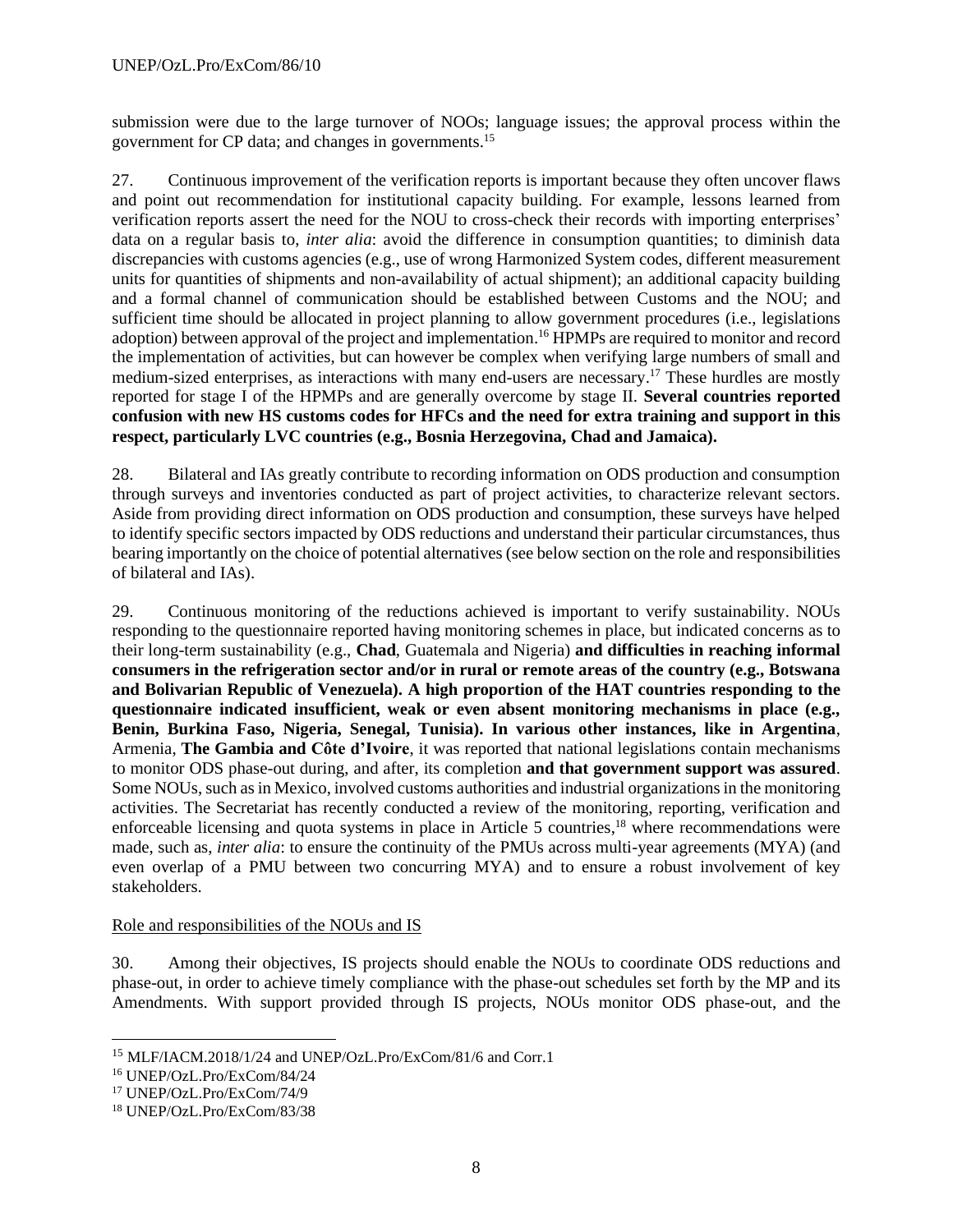phase-down of HFCs in their country and develop monitoring and data-reporting capacity and a management information system that is accessible to key stakeholders. Resulting databases are generally put together in conjunction with producers and/or importers of ODS or equipment containing ODS, customs officers and other relevant authorities and should be coupled with licensing or quota systems in place, to exert the appropriate control. Producers, importers, exporters and sometimes direct users of ODS are required to obtain a permit from the NOU.

31. Although this is not an indicator that can be clearly measured, funding for IS projects is considered to have enabled and ensured the capacity of Article 5 countries to achieve compliance.<sup>19</sup> It has been a driving force in assisting the development of ODS-related regulatory frameworks and licensing schemes, and for the establishment of the PMUs. Furthermore, IS has been instrumental, in establishing systems to record and monitor ODS consumption and production.

32. Reporting consumption and production of controlled and exempted ODS is mandatory under Article 7 of the MP and is an essential component for monitoring compliance. Capacity building has been provided under IS projects to ensure controls on production and import/exports of ODS, including licensing and quota systems. The verification of production is critical in this respect and should cover accounting frameworks recording production, internal use, raw material consumption, domestic sales and exports for ODS use and for feedstock use including sales conducted through dealers. Monitoring feedstock can pose challenges, but its importance also lies in the fact that they could be stockpiled and could thus leak (this situation has been cited for example in reference to CTC).<sup>20</sup> Many respondents reported not doing any **monitoring for feedstock or exempted uses (e.g., laboratory and analytical uses and quarantine and pre-shipment (QPS) uses) to avert possible deviation into controlled uses; this was in particular the case of countries that do not produce ODS, especially some LVC countries in Africa (Cabo Verde, Chad, The Gambia, Rwanda and Zimbabwe), Latin America and the Caribbean (Cuba, Jamaica and Uruguay), and Asia and the Pacific (Maldives and Marshall Islands).**

33. Many countries have started using electronic licensing systems for import/export of controlled substances, which will reject approval of a licence if the intended quantity exceeds the quota. Some examples are presented below:

- (a) Armenia established an electronic licensing system with MLF funding, which allows for fully automated reporting possibilities, supported by reporting obligations included in the national legislation;
- (b) Brazil implemented licensing systems early on in the ODS reduction and phase-out process, as part of the overall regulatory framework for ODS consumption, export, production and use. <sup>21</sup> This has served as the framework for inclusion of further controlled substances, reduction steps or similar in the ensuing years;
- (c) Costa Rica reports having an electronic licensing system in place, but needs a specialized team of professionals to interpret data and define ensuing actions;
- (d) Thailand has implemented an electronic licensing system financed by the government, which allows its Department of Industrial Works (DIW) to track the import and export of ODSs in real time, and compare quantities against the license. Prior to each shipment, importers must notify the DIW of the intended quantity through an electronic system, which

<sup>19</sup> UNEP/OzL.Pro/ExCom/56/8 and UNEP/OzL.Pro/ExCom/74/51

<sup>20</sup> UNEP/OzL.Pro/ExCom/83/38

<sup>21</sup> UNEP/OzL.Pro/ExCom/47/21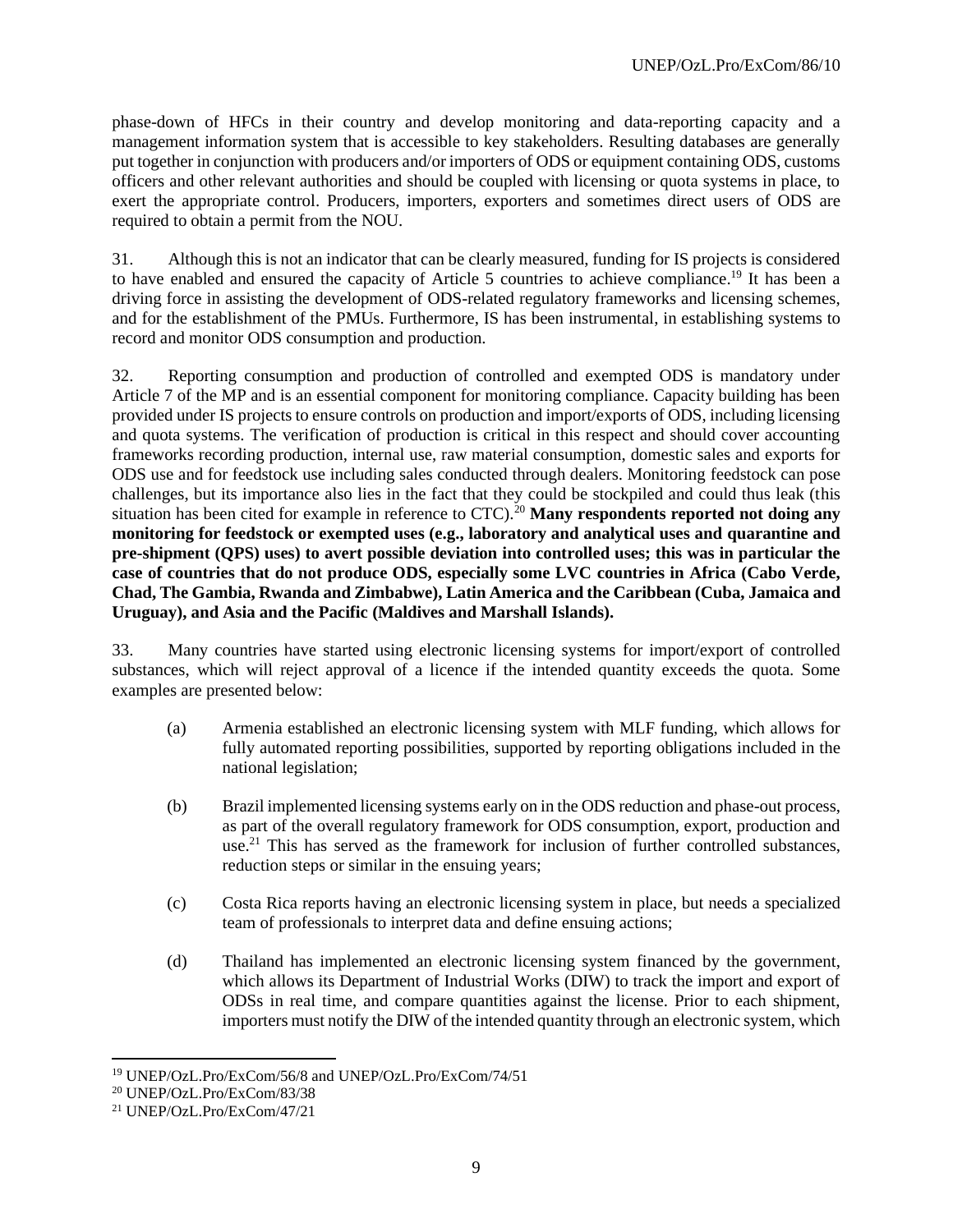will not approve the shipment if the allowed quota is exceeded. If approved, the information is transmitted to customs and once cleared, it is reconciled with the DIW to ensure consistency among two agencies;

- (e) Vanuatu is in the process of establishing an online licensing system for ODS. The Department of Industry and Customs authorities has taken the lead in this effort, which includes the Department of the Environment and the NOU. These efforts are part of a World Bank project currently in place;
- **(f) Senegal has implemented an electronic system to control ODS imports (including HFC) and encourage uptake of alternatives; there are however challenges with enforcement;**
- **(g) Indonesia has implemented an electronic licensing system that is linked to the quota system for ODS imports and will deduct the allocated amount automatically, when the importer processes the license; and**
- (h) Some NOUs that responded to the questionnaire (Egypt and Nigeria) reported difficulties in the implementation of the licensing systems, because controlled ODS are very specific and their identification requires high-level training. The sustainability of these systems post MLF funding, was often indicated as a cause of concern. Weak or absent long-term monitoring policies, a need for technological improvement of electronic systems and further staff training were the main hurdles cited.

34. **In the majority of cases,** the NOU generally holds a seat within the Ministry of Environment, the Ministry of Natural Resources or a similar government body. As environmental issues become more important for most countries around the world, NOOs have come to receive increased support from within governments and report to the Deputy Minister, the Vice-minister or another high-ranking officer. In the past, changes in administrative structure within the relevant Ministry and/or NOU staff turnover have been signaled as a reason for delays in projects completion reports (especially in IS), establishing regulations and launching campaigns. <sup>22</sup> Staff turnover was reported **as low in the majority of cases** but can still be a problem. **To address this issue**, several countries have taken measures ensuring that NOOs are not political nominees; that there is a permanent base staff complemented by external specialists. The creation of "ozone steering committees" or similar bodies that are of permanent nature, **involve key stakeholders including from the private sector and academia,** and record and perpetuate actions undertaken by the NOU with respect to ODS phase-out and ozone layer protection, and developing documentation centres containing historical information, is another step often taken to ensure continuity.

35. Under the provisions of MP and through their Agreements with the Executive Committee, Article 5 countries are required to implement monitoring and reporting mechanisms to verify progress with the agreed reductions and phase-out of ODS. This often requires interacting with a variety of government bodies and institutions outside the Ministry or office where the NOU sits. For example, Customs, Ministries of Agriculture, Trade, Health, Industrial Development and even Foreign Affairs may be impacted by ODS phase-out. It is not always simple to involve a varied set of stakeholders with different interest in ODS issues; these factors can complicate the monitoring and ODS reduction enforcement processes.

36. Licensing and quota systems usually remain in place after the end of the MLF-funded projects,<sup>23</sup> with the aim of ensuring sustainable compliance with the MP. Some IS activities are organized to strengthen

<sup>22</sup> UNEP/OzL.Pro/ExCom/56/8

<sup>&</sup>lt;sup>23</sup> Some countries keep their import quotas, while others impose a ban.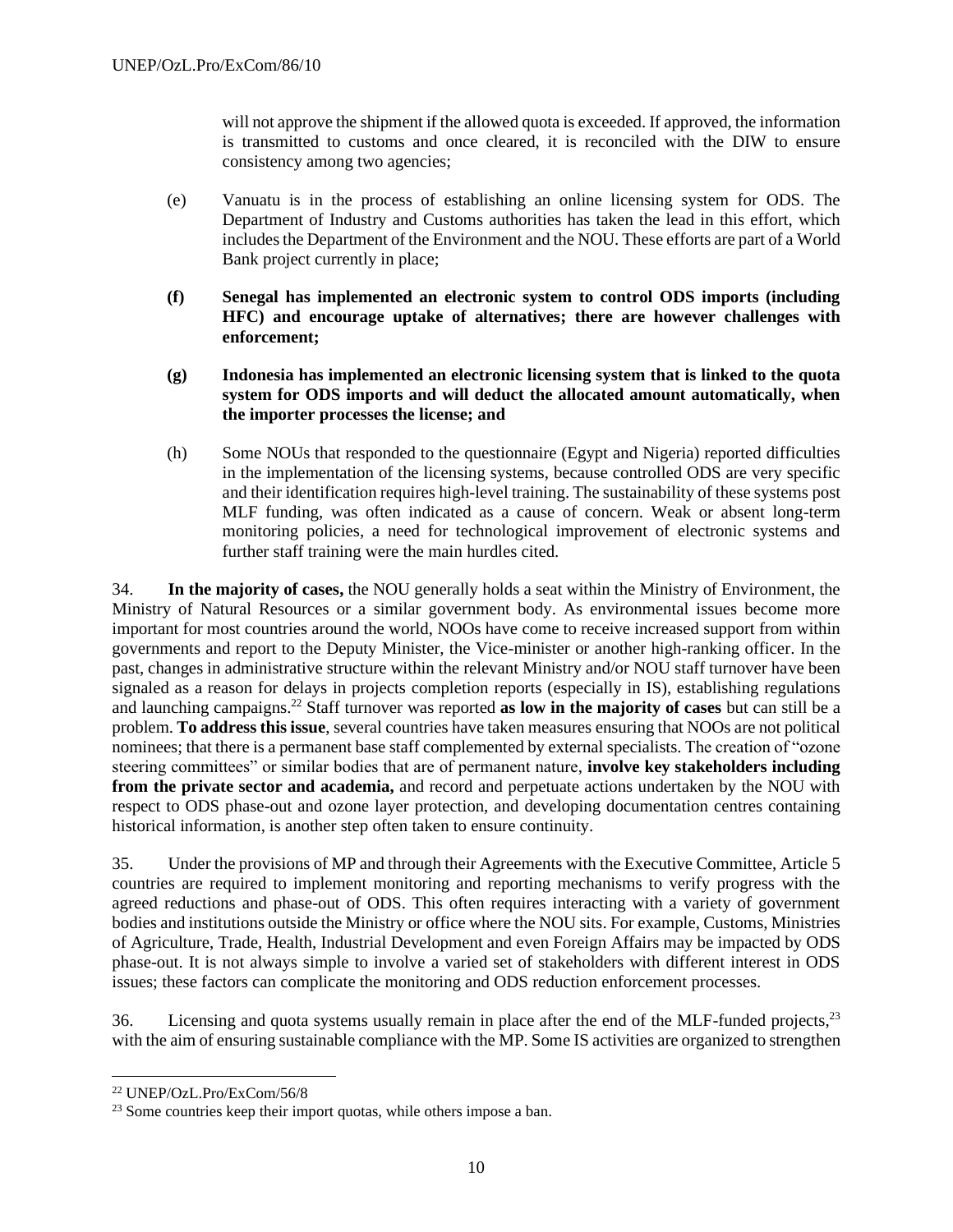this process and ensure sustainability, in conjunction with the NOU and relevant authorities, plus other key stakeholders.

37. The MB tracking systems also pose specific challenges. The fact that QPS uses of MB are exempted under the MP, prevents Parties from banning this ODS altogether, although some have opted for this option. **Various countries in Latin America and the Caribbean** (e.g., **Argentina, Belize**, **Chile, Colombia,**  Costa Rica, Ecuador, **El Salvador,** Guatemala and Mexico**), and in the Asia Pacific region (e.g., Sri Lanka** and Thailand) provided information on specific measures to track imports and use of MB. Mexico, in particular, established a monitoring system for MB that involves various divisions within the Ministries of Environment, Health, and Agriculture and Forestry.

38. Tracking imports, production and actual use of phased-out ODS also represent a challenge.<sup>24</sup> A similar issue arises with HCFCs that have been phased-out or are in the process of being phased-out (e.g., HCFC-22, HCFC-141b and HCFC-142b). Monitoring such feedstock and reporting their annual quantities often proves difficult. **This challenge was reported for example by Bolivarian Republic of Venezuela.**

#### Role of the bilateral and IAs

39. Bilateral and IAs (UNEP, UNIDO, UNDP and the World Bank) of the MP and bilateral agencies have been instrumental to the ODS phase-out process and its sustainability. They have primarily been responsible developing projects aimed at identifying and implementing the most feasible alternatives to ODS, and thus ensure an effective phase-out. Projects can be demonstrative, to trial alternatives or disseminate information and help gather confidence in their implementation; or investment, with a clear commitment for phase-out. They can be specific to one country or regional and even global in nature.

40. The role of the bilateral and IAs goes beyond the adoption of feasible alternatives; it further supports sustainability of the phase-out achieved by assisting the host country to develop the required regulatory framework to enforce the ODS phase-out; identifies key stakeholders impacted by the phase-out and establish a strong relationship with them; identifies a counterpart agency which can later act as a "depository" for activities related to the phase-out; organize training activities; and prepare information materials to support communication and conducting awareness-raising strategies.

41. Bilateral and IAs also contribute greatly to characterizing ODS use through surveys and inventories and assessing the impacts of phase-out. These are generally carried out in the project preparation stage, and updated when submitting progress reports and include specific information on ODS users (i.e., productive sectors such as vegetables for export), and the location of equipment when relevant (i.e., chillers). This has helped in assessing technical and economic feasibility of alternatives, understanding hurdles to their adoption and finding ways to overcome them. Good examples abound in many project documents.

42. Ensuring flexibility in project implementation and development on the part of the bilateral and IAs, has also proven to be an important asset. In some instances, the alternatives selected initially to replace an ODS, have not produced the envisioned results under the specific circumstances, such as: the unavailability of the necessary materials or supplies; the environmental conditions; the necessary expertise to implement the alternatives; and the delayed regulatory issues. Having the possibility to change the initially proposed alternatives and even being able to include new or additional ODS in a given project, has proven essential both for achieving the phase-out and to ensure that alternatives are efficient to replace permanently the ODS in question. The process has not always been simple, as the following examples illustrate:

<sup>&</sup>lt;sup>24</sup> Both chemicals are exempted from Montreal Protocol controls when used as certified reference materials for laboratory and analytical uses.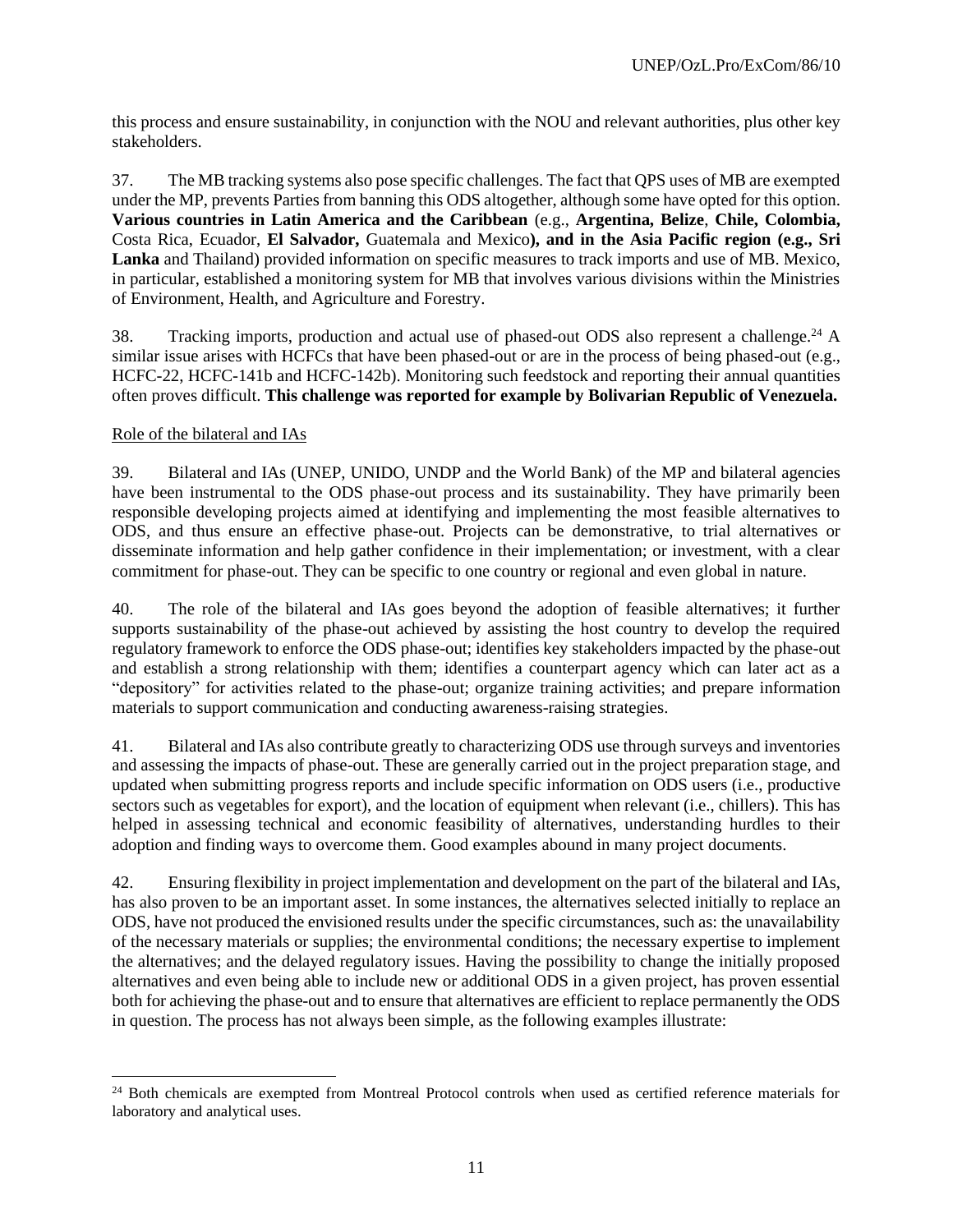- (a) The "Demonstration project for integrated management in the chiller subsector in Brazil, with emphasis on the application of energy-efficient, CFC-free technologies for the replacement of CFC-based chillers"<sup>25</sup> for example, initially envisaged the completion of an inventory of chillers using CFCs. However, project initiation was seriously delayed, and by the time it started the number of chillers with CFCs was small and HCFCs (in use) had been included in the MP list. Thus, flexible conditions allowed for these substances to be included, and training efforts to be adjusted, with very good results;
- (b) The Croatia HPMP implemented by UNIDO and Italy envisioned early phase-out of HCFCs due to the countries entering the European Union (EU) in  $2016^{26}$ . However, Croatia then entered the EU in 2013, making it necessary to update the strategy for its HPMP, $27$ which led to a ban on import and use of HCFCs starting 1 July 2013, and use of recovered/recycled HCFCs as of 31 December 2014; and
- (c) In the course of an evaluation conducted by the Secretariat, CFC-MDIs replacement projects were found to be particularly complex, due to the intricacy of the project and the variety and range of stakeholders involved, including different ministries, professional organizations, regulatory bodies and health service providers. A recommendation was made for amending organizational configurations and creating new coordination bodies and raised some concerns about the safety and cost of some alternatives selected.<sup>28</sup>

43. Bilateral and IAs play a key role in setting forth and achieving the phase-out process. They contribute in creating confidence towards alternatives and their effectiveness in the long term, once ODS become unavailable or illegal and once the projects come to an end. The performance of IAs was recently evaluated against their 2017 business plans,<sup>29</sup> and included a quantitative assessment based on performance indicators and also a qualitative appraisal with input from NOUs. This proved helpful for drawing lessons and identifying areas where work can be improved. Over the years, IAs have had varying levels of success in the different projects they have implemented, but the general outcome – especially when measured against the outstanding achievement of the phased-out controlled ODSs – is positive. Issues arising in specific countries have been resolved through dialogues with the NOUs and implementation of corrective measures, and the Executive Committee has played an important mediating role in this process.

44. Bilateral and IAs' success in phasing-out ODS is achieved by providing a continuous assistance. It is important to consider achievements and lessons learned from each stage, for example, when a demonstration project leads to an investment project. Sometimes, however, each of these stages or projects is carried out by different agencies, which underlines the importance of ensuring inter-agency collaboration and exchange of information, especially relating to previous projects. This can avoid duplicating efforts and contributes to the continuity of results.

45. An important issue is the fact that, once a project is finished, IAs are not allowed to monitor ODS use any further as it becomes the responsibility of the Government. Political instability and economic crises have been shown to hamper sustainability of the phase-out achieved.

46. UNEP's CAP delivers direct, country-specific assistance to Article 5 countries (especially LVCs) to achieve and sustain compliance with MP commitments (e.g., the development of a licensing system in

<sup>25</sup> Project number BRA/REF/47/DEM/275

<sup>26</sup> UNEP/OzL.Pro/ExCom/61/33

<sup>27</sup> UNEP/OzL.Pro/ExCom/71/32

<sup>28</sup> UNEP/OzL.Pro/ExCom/71/15

<sup>29</sup> UNEP/OzL.Pro/ExCom/82/10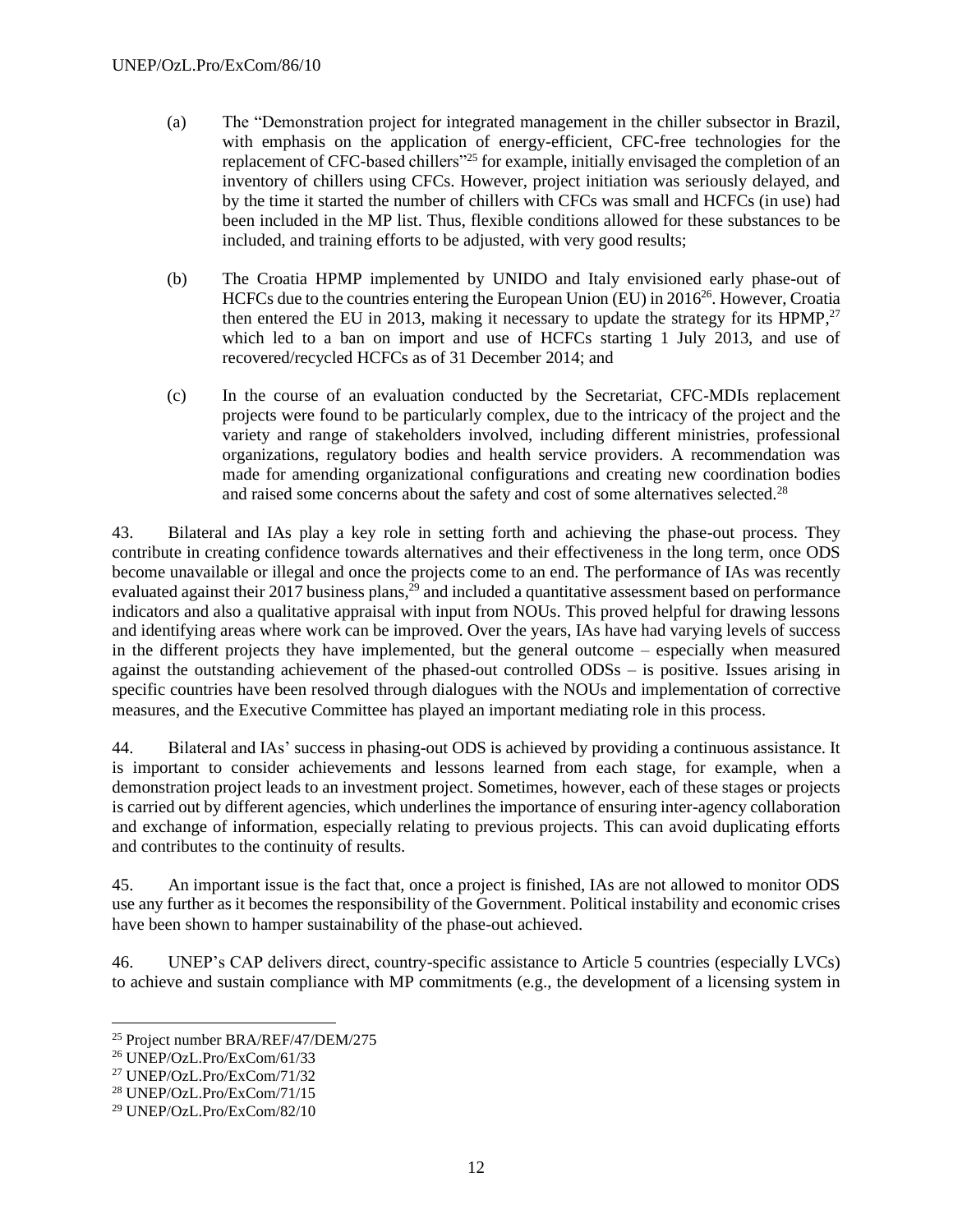Suriname, or the compliance assistance provided to Maldives). The CAP activities are regional, sometimes global, and can be described in a general manner as compliance support, networking and information exchange. The CAP plays a central role in providing support to strengthen existing institutions and contribute to the sustainability of the phase-out achieved. It endeavours to maintain active communication with NOUs, to identify emerging issues and provide solutions to the extent possible. The CAP has revised its strategy for the period  $2018 - 2020$  to account for developments arising from the Kigali Amendment.<sup>30</sup> Providing assistance for ensuring compliance with reduction and phase-down targets is still a core objective, but work is now underway to install enabling activities in preparation for the HFC phase-down. There is also a need for supporting implementation of licensing and quota systems to address this. **The majority of countries responding to the questionnaire indicated that the UNEP CAP support was excellent and had been instrumental for achieving and maintaining MP goals. Seeking assistance from UNEP CAP to address difficulties arising from implementation of new developments of the MP was repeatedly reported by NOUs.**

47. One of the pillars of the CAP is its clearinghouse mandate, through which it provides vital updated information to NOUs and supports awareness-raising activities. The roles and activities undertaken by UNEP's CAP was deemed highly important by a **high proportion of NOUs** that responded the questionnaire.

#### Role and responsibilities of the PMUs

48. The PMUs were introduced in 1997 when performance-based funding agreements for ODS phase-out between the Executive Committee and IAs were implemented. Guidelines for the preparation, implementation and evaluation of phase-out projects were set by the Executive Committee at its 38<sup>th</sup> meeting.<sup>31</sup> These made bilateral and IAs responsible for establishing mechanisms which allowed effective and transparent implementation of phase-out plans and provided funding for creation of PMUs, which hold a central role in the preparation of annual action plans, the coordination of activities with stakeholders, and monitoring and reporting obligations. In most cases, PMUs are located with, or managed by, the NOUs. The role of the PMUs was recently reviewed by the Secretariat within an assessment requested by the Executive Committee to help understand the costs and duties of the PMUs and their relationship to IS projects and the CAP project preparation and verification activities.<sup>32</sup>

49. Since the onset of the HPMP and the adoption of the Kigali Amendment, the roles and responsibilities of the NOUs and the PMUs and, in consequence bilateral and IAs, have become more relevant and good communication and coordination between NOUs and PMUs seems more important than in the past.

50. Through the questionnaire sent to NOUs as part of this evaluation, it is evident that this issue is receiving increased attention; efforts to ensure good knowledge and capacity transfer from the PMUs to the NOUs upon completion of the projects were reported by several NOUs, however, this issue was often identified as a challenge, and concern for the time when the projects are finished and MLF funding ends was frequently expressed.

51. The PMUs are more active in preparing the national action plans, identifying key stakeholders and coordinating activities that involve them and monitoring project progress, with a less active role in establishing policies, legislation and regulations to assure a sustained aggregate ODS phase-out. The fact that they are outside the government often ensures quicker decision-making and response to the bilateral

<sup>30</sup> UNEP/OzL.Pro/ExCom/80/28

<sup>31</sup> UNEP/OzL.Pro/ExCom/38/57/Rev.1

<sup>32</sup> UNEP/OzL.Pro/ExCom/82/63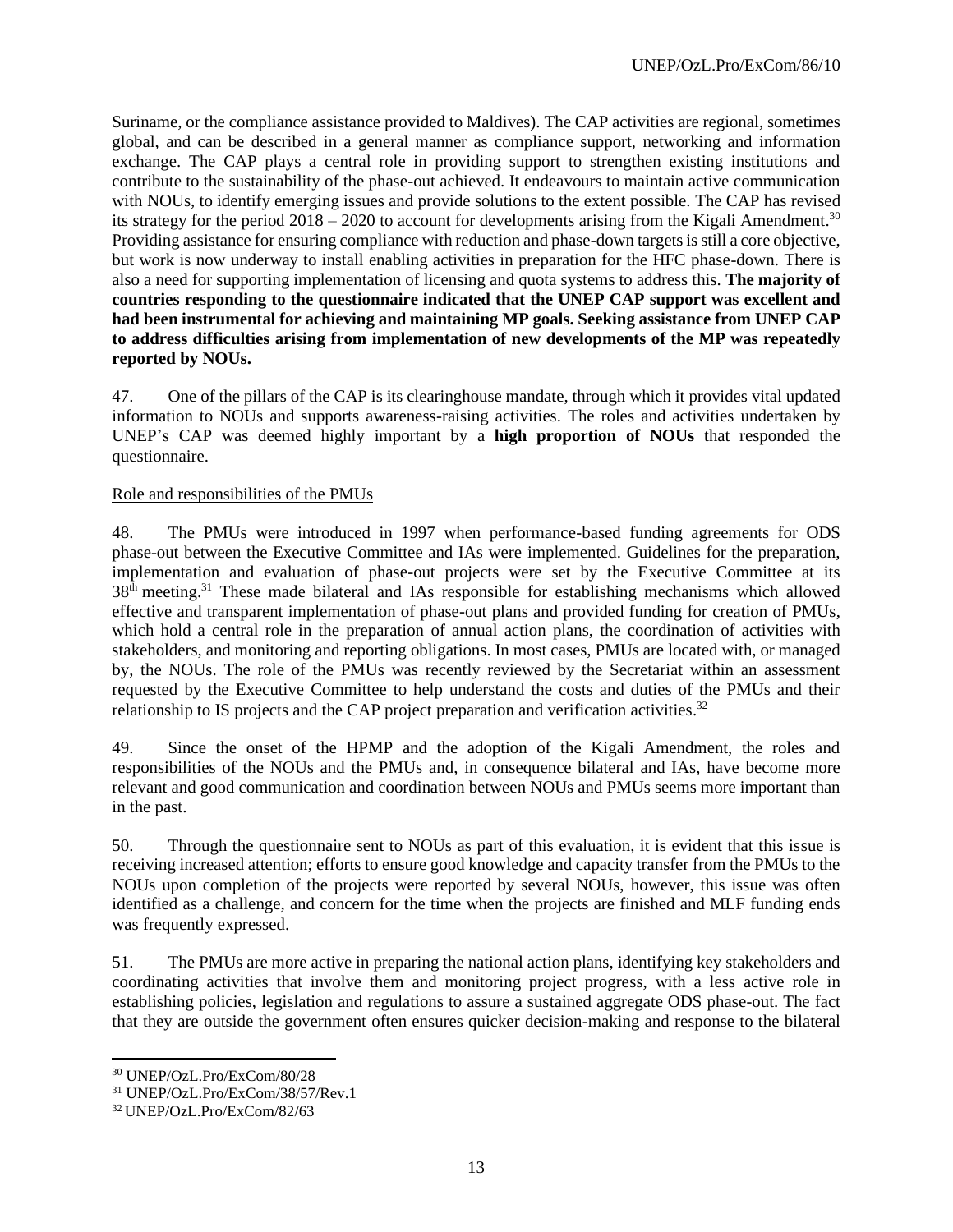and IAs. The PMUs also bring specific expertise to a project and can help recruiting consultants when needed.

52. Not all countries have a PMU in operation, **including a few LVC countries (e.g., Armenia, Barbados, Paraguay, Vanuatu and Zimbabwe) and some non-LVC countries (e.g., Chile, Colombia, Ecuador and Nigeria)**, thus, project management, implementation and follow-up are the responsibility of the NOUs (sometimes with the help of consultants). In some instances, PMUs have played a crucial role in enforcing ODS regulations (e.g., Kenya and **Senegal).<sup>33</sup> In other cases, the NOU performs simultaneously as a PMU (e.g., Argentina, Belize, Jamaica and Sri Lanka).** 

## Production, consumption and stockpiles

53. Project preparation was often the first source of information on ODS consumption as it generally involves surveys of a wide array of stakeholders to characterize ODS use and the impact of its phase-out. These include direct users and importers, producers and service suppliers' dependant on the concerned ODS. At present, the NOUs keep databases on the manufacturing enterprises and lines funded for dismantlement, but there does not seem to be ample follow-up of enterprises using the agreed alternatives once the projects have been completed (although Mexico, for example, did report continuing activities in this respect, particularly in connection with the phase-out of controlled uses of MB). Monitoring of ODS production facilities that were dismantled to ensure that production has indeed ceased, was also not reported.

54. Follow-up mechanisms in the production sector, for lines funded for closure, were reported by some NOUs in the questionnaire. For the production lines that did not close, or imports/consumption which are still allowed because they comprise substances used for exempted uses (e.g., QPS, laboratory and analytical uses and feedstock), such imports or production are monitored through licenses granted for specific uses and production or import reports; different authorities may be involved, for example trade, Customs, phytosanitary and agriculture. Such licensing systems were reported, for example by Chile, Ecuador, Guatemala, and Mexico **in Latin America, and Sri Lanka and Thailand in Asia Pacific. Madagascar reported creating a "one-stop shop" for monitoring the dismantling of equipment and ODS phase-out.** Ensuring that there is no redirection from exempted to controlled uses is still a challenge, as tracking systems that go all the way from importation to the end-user are difficult to implement and enforce. Identification of specific ODS, and in some cases actual differentiation between exempted and controlled uses, is not completely clear, and still causes confusion (i.e., doubts remain as to whether a particular use of a substance is exempted and allowed, and/or if the intended or actual use is controlled and thus currently illegal). $34$ 

55. In **several** pilot projects currently funded by the MLF, or where a destruction scheme has **otherwise** been agreed (e.g., Costa Rica currently holds a temporary destruction agreement with a local cement factory for ODS destruction free of charge), there is a concern with respect to the continuity of the scheme once the funding stops and enterprises have to cover the costs directly. Ecuador has recovered ODS and has a destruction scheme in place, approved in 2017 without direct participation from the NOU. To date, the country has destroyed 2.7 mt of ODS. **Indonesia reported the ability to destroy ODS locally, but at high cost and through a cumbersome process. Bolivarian Republic of Venezuela reported that the destruction facility had stopped operating due to economic constraints.**

56. Many NOUs (e.g., **Belize, Cambodia, Colombia**, Ecuador, Egypt, **Guatemala, Indonesia**, Nigeria and Vanuatu), reported collection or recovery of stocks of ODS that can no longer be used. The

<sup>33</sup> UNEP/OzL.Pro/ExCom/82/63

<sup>34</sup> 2018 TEAP Report. Volume 3: TEAP 2018 Progress Report.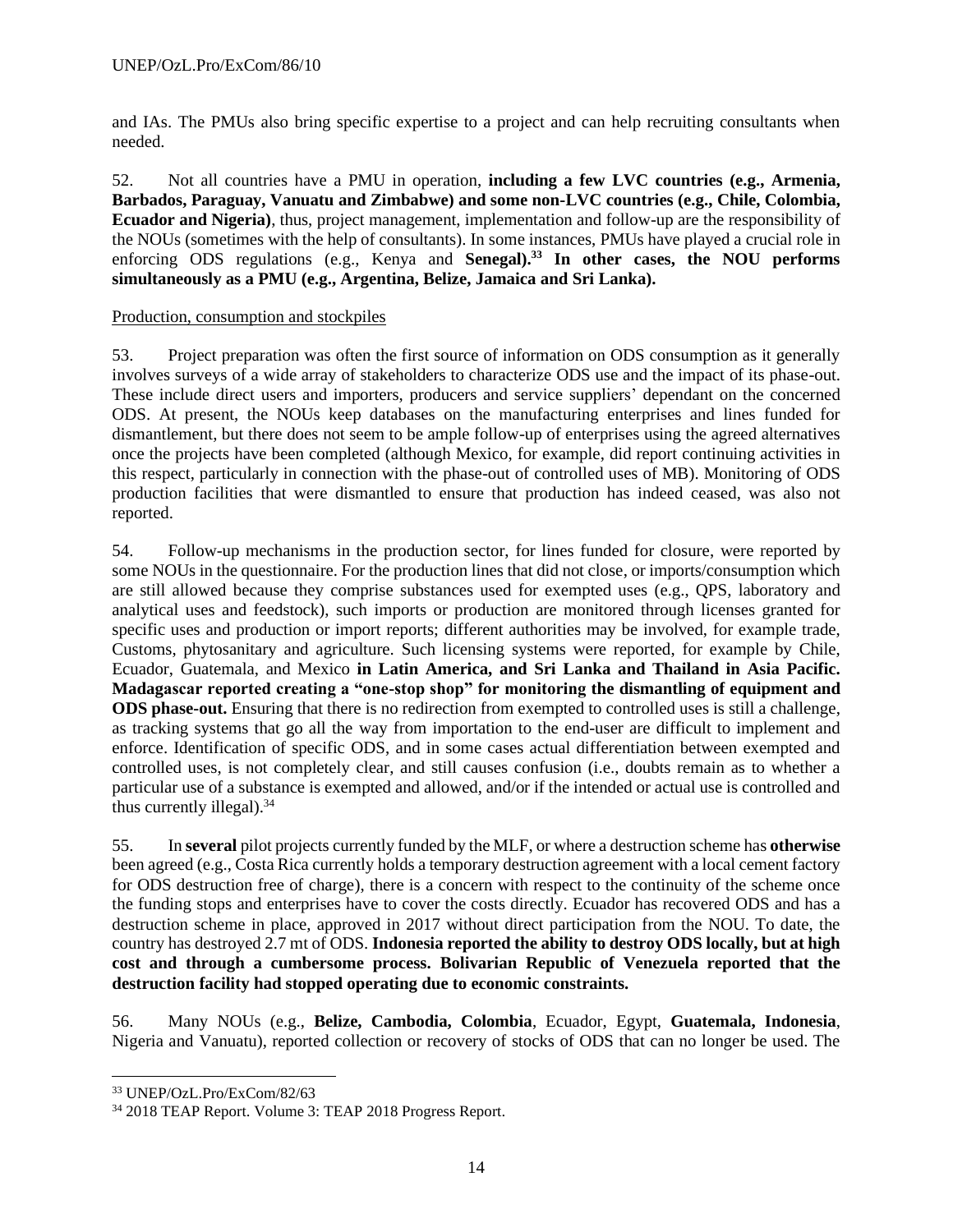initial (and often single) action is to store these stocks at a location designated by authorities. Destruction has been achieved only in some instances (e.g., Brazil, Colombia, **Indonesia** and Mexico). There is general concern with this issue, as often an appropriate destruction technology is not available, or it is not economically feasible to destroy small quantities of ODS. Due to transboundary restrictions, it may be infeasible to ship these substances abroad, **or it can only be achieved at a very high cost (e.g., Papua New Guinea exporting ODS to Australia for destruction).** ODS disposal projects have been reviewed by the MLF, including recovery, collection, transportation and storage as well as destruction options.<sup>35</sup> Measures to support ODS disposal as well as specific challenges and suggested actions were evaluated. **Lack of a sustainable funding option for destruction was often cited as a constraint.** Detection of illegal ODS trade or confiscation of illegal ODS have also been reported, and in increasing numbers.<sup>36</sup> These substances may also end in storage or in some cases are destroyed. Some Article 5 countries have expressed concern with the handling of these substances, especially where destructions mechanisms are not available or cannot be funded. This is an issue warranting further attention as volumes may increase and be cumbersome to store, or substances could find their way back into the market.

#### Stakeholders

57. Full involvement of key stakeholders has been regularly identified as a critical factor influencing successful phase-out of ODS.<sup>37</sup> They include Government institutions, the concerned industry or production sector, service/maintenance agencies, suppliers, technical/vocational institutions, research centres, regulators associated with standards and certification bodies and others depending on the ODS in question.

58. Coordination mechanisms among stakeholders vary, but often comprise the creation of a steering committee or an advisory group bringing together key stakeholders, including the private sector, the NOU and the PMU if relevant. This committee is usually coordinated by the NOU, and in general meets regularly to discuss and decide on relevant issues. In some instances, no formal steering committee exists, but strong cooperation amongst stakeholders is actively encouraged, such as in Armenia through annual stakeholder consultation events involving industry representatives, government authorities, standards bodies, enterprises and others. Mexico reported continuous, evolving coordination with industrial associations, to address various issues such as adjusting quotas or reviewing energy standards.

59. Although measures are in place in many countries to reduce staff turnover at NOUs, and many NOOs have been in that position for many years or made a smooth transition when succession occurs, frequent staff changes **(beyond the NOU and extending, for example, to customs)** are still cited as a hurdle for securing institutional memory and the continuity of programmes. In many cases, service sector training is sustained through integration of relevant technical information into technical institutions' curriculum. Furthermore, in the case of customs, the training curriculum is integrated into national customs academy training, and should be regularly updated. This is an important point for sustainability.

60. Membership in steering committees, coordination and responsibilities are reported to evolve over the years by involving new sectors and/or stakeholders as appropriate; however, those sectors that have phased-out ODS may become inactive and information on activities undertaken for their replacement lost or forgotten. This could impact the sustainability of the phase-out, for example when potential or real instances of illegal trade arise, or for those ODS where a controlled and exempted status exists (e.g., QPS, laboratory, or analytical uses). **High stakeholder involvement and active participation was generally reported by NOUs responding to the questionnaire. In some instances, the challenges cited arose from** 

<sup>35</sup> UNEP/OzL.Pro/ExCom/82/21

<sup>36</sup> UNEP/OzL.Pro.31/INF/6

<sup>37</sup> UNEP/OzL.Pro/ExCom/68/11 and UNEP/OzL.Pro/ExCom/71/15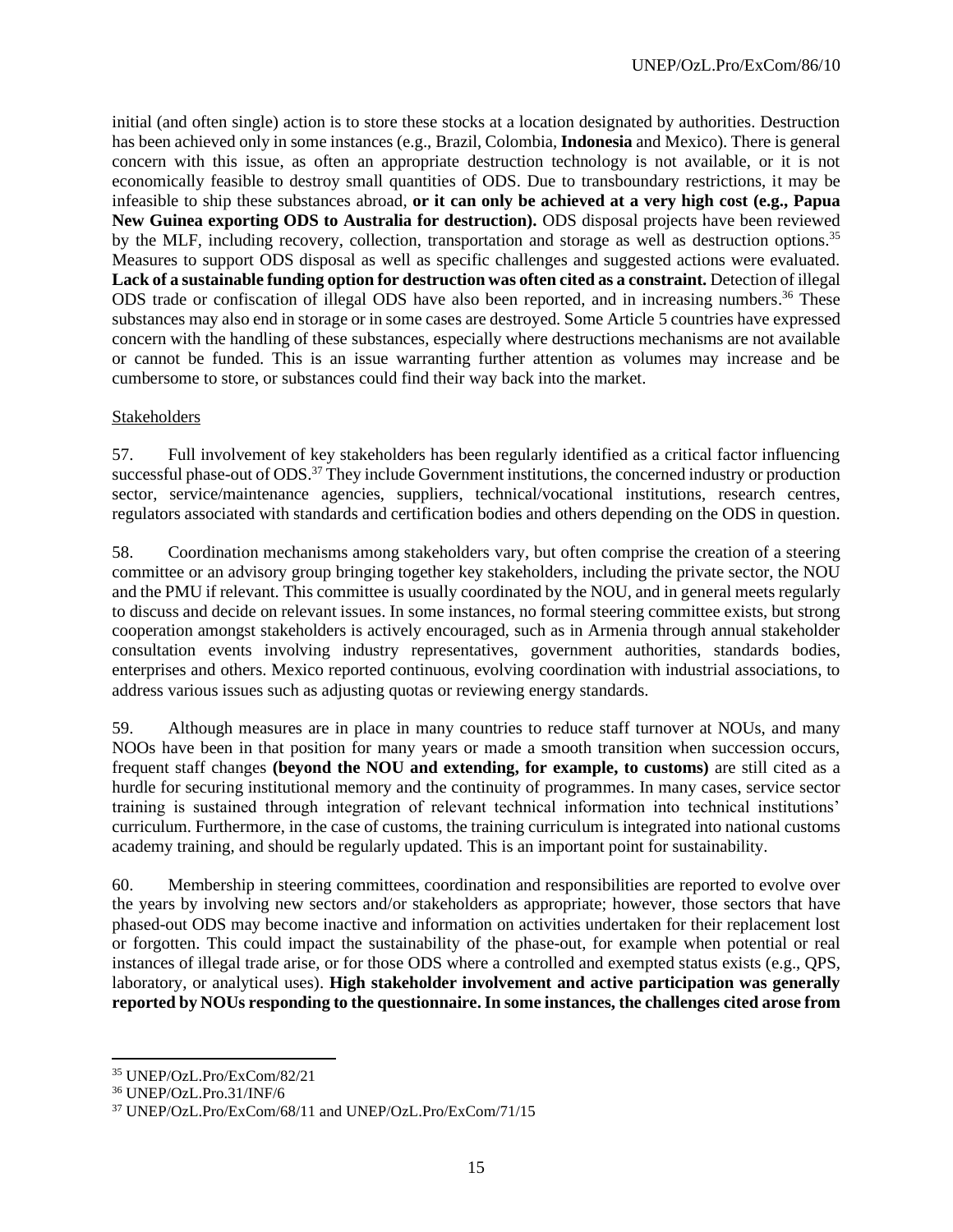## **maintaining momentum of the steering committees and involving informal users (for example in the refrigeration sector) or users located in rural or remote areas.**

#### **Training**

61. Training remains a crucial factor for sustaining the ODS phase-out achieved. In several cases, the PMUs are able to bring the appropriate expertise to a given sector, often with the help of external consultants. Further, in conjunction with the bilateral and IAs and the PMUs, the NOUs seek to develop a pool of trainers, that can, for example, work with service technicians of the refrigeration and air-conditioning sector. Training manuals and training-of-trainers' activities and training modules for schools and universities are developed usually as joint efforts between NOOs, local institutions and bilateral and IAs. **The continuity of these programmes without funding from the MLF was often cited as a concern.**

62. Certification schemes for trained technicians have been suggested as a good way to ensure the continued availability of good trainers once projects are finished, and have been implemented with good success in some countries. When integrated with guidelines for safe handling of refrigerants they facilitate the sustained use of alternatives. **Lack of a certification system was, however, reported as a challenge by several respondents from Africa (e.g., Botswana, Burkina Faso, Eswatini, Kenya, Senegal and Tunisia) and in other countries (e.g., Barbados).** The continuity of these programmes, follow-up education or training based on new developments or for new employees once the projects are completed, is however not assured and was often cited as a cause of concern.

63. Establishing a pool of trainers that can ensure continuity of the expertise and experience achieved through the projects and alternative adoption efforts is an important step towards sustaining the phase-out. Project reports mention setting up robust and thorough training programmes and consolidating trainer pools (e.g., the sector plan for phasing-out CFC-11 and CFC-12 production in Mexico<sup>38</sup>) and programmes in place with associations or organizations that bring them together. NOUs responding to the questionnaire gave varying answers in this respect: Nigeria and Vanuatu indicated not having a pool of trainers available whilst Costa Rica, Ecuador, Mexico, **Paraguay and Trinidad and Tobago** are actively working on this.

64. Gender-disaggregated data about trainers and trainees is not apparently available; UNEP's CAP has very recently launched the booklet "Women in the refrigeration and air-conditioning industry: Personal achievements and experiences<sup>"39</sup> with the aim of making participation of women in the RAC sectors more visible. **Most NOUs responding to the questionnaire indicated encouraging female participation in the NOU's work, trainings and technical committees, but gender issues are not addressed beyond that fact.**

## Awareness-raising activities

65. Awareness-raising activities about the MP targeting decision-makers, stakeholders and the broader public have always been at the core of projects and NOUs' activities and programmes. Many NOUs are actively involved in preparing these campaigns, very often in conjunction with the bilateral and IAs and sometimes with Government support. **Celebration of a National Ozone Day is often the most significant** 

<sup>38</sup> UNEP/OzL.Pro/ExCom/45/38 and MEX/PRO/40/INV/115

<sup>&</sup>lt;sup>39</sup> UNEP OzonAction. Women in the refrigeration and air-conditioning industry: Personal achievements and experiences

[https://wedocs.unep.org/bitstream/handle/20.500.11822/29236/8051Women\\_in\\_RAC.pdf?sequence=1&isAllowed=](https://wedocs.unep.org/bitstream/handle/20.500.11822/29236/8051Women_in_RAC.pdf?sequence=1&isAllowed=y) [y](https://wedocs.unep.org/bitstream/handle/20.500.11822/29236/8051Women_in_RAC.pdf?sequence=1&isAllowed=y)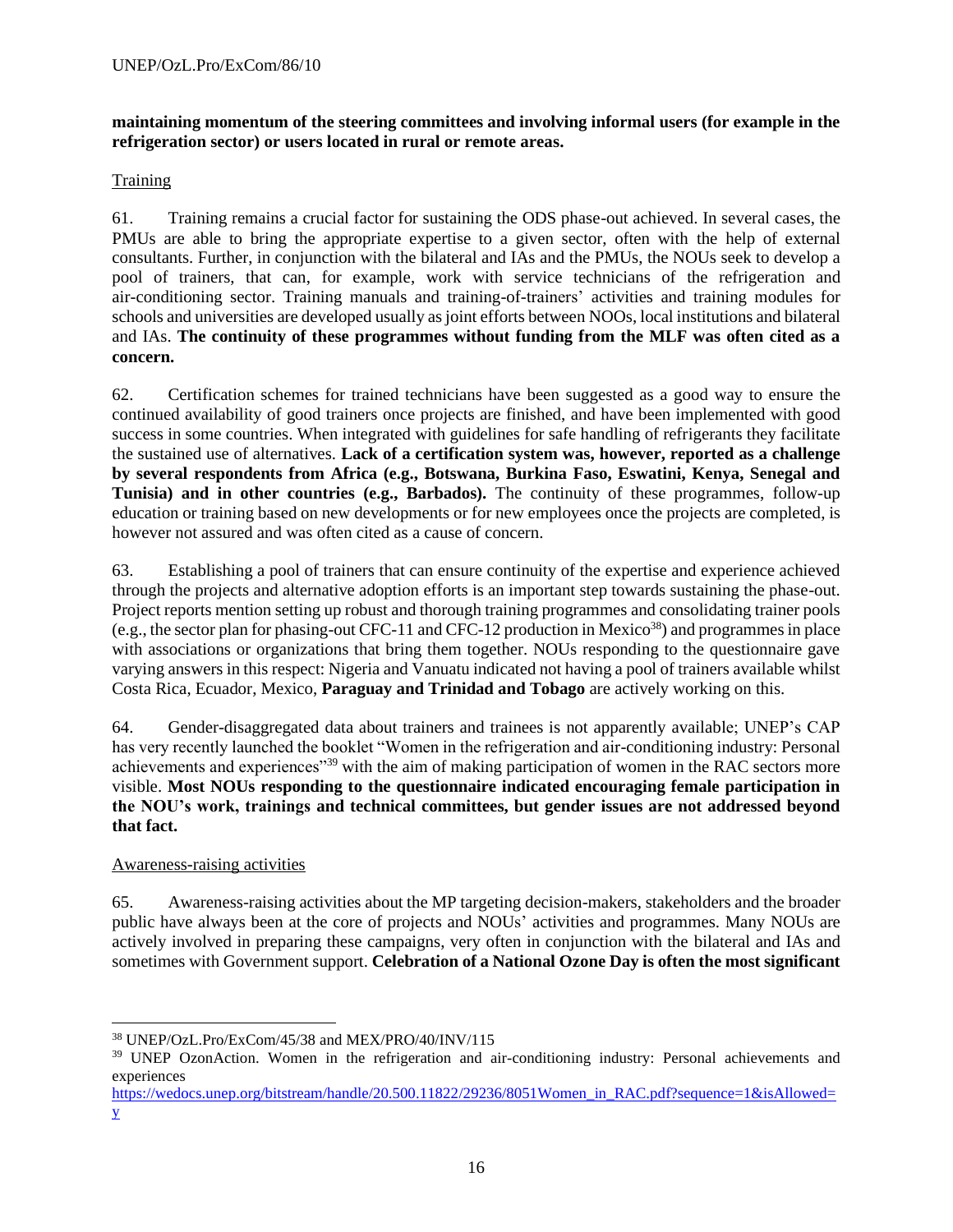**event held, particularly in LVC countries, and to some extent in HAT countries.** The ozone-climate linkage offered by the Kigali Amendment has given new impetus to these campaigns.

66. Campaigns led by NOUs and Governments (often with the participation of bilateral and IAs) are increasingly using social media and virtual communication channels including websites, (often in conjunction with other activities supported by the Ministry of the Environment), apps and others, with good success. However, NOUs report that printed materials are still useful and much needed. CAP clearinghouse materials have been qualified by NOUs as very useful and effective to support these efforts. <sup>40</sup> Some NOUs are especially active and specific examples are found below:

- (a) The NOU of Armenia has organized a wide rage activities involving different age groups and social groups: students (pre-school, school and higher education), policy makers from various government bodies, professional associations, journalists, artists (promoting ozone layer protection trough their art), sports events organizers (e.g., marathons), radio stations, and TV programmes;
- (b) Mexico has developed several materials distributed through the official page of the Ministry of Environment and also with help of trade associations and on social media. Their latest release is a cartoon featuring a new character, "Kigalito"; and

## **(c) Paraguay has established a national award for ozone-friendly companies that is widely publicized.**

67. Gender considerations were generally reported as considered "to the best extent possible." This is clearly an area that will attract more attention in the future. The Ozone Secretariat has initiated discussion on this topic with a recent publication "Gender in the Ozone Treaties."<sup>41</sup>

68. UNEP's OzonAction programme and its clearinghouse mandate have been instrumental in achieving awareness-raising activities and where cited by most NOUs responding the questionnaire as providing essential support particularly by providing information exchange and outreach opportunities at the regional level.

## Further analysis of challenges identified

69. Overall, efforts undertaken to ensure the sustainability of the ODS phase-out achieved are effective and far-reaching. Countries have carefully selected alternatives to the different ODSs phased-out through the MP, with the assistance of the bilateral and IAs. Their technical and economic feasibility was assessed and their use and adoption was supported by the PMUs and, when necessary, by external experts. NOUs have actively participated in developing and enforcing licensing and quota systems and following up on the issuance and enactment of legal instruments that will support and maintain the phase-out achieved. Working together with Government agencies have contributed, *inter alia*, to the sustainability of the phase-out by ratifying the Protocol and its Amendments, issuing necessary legal frameworks, facilitating the continuity of ozone officers at their posts. **Nevertheless, various countries, particularly in Africa and Latin America, indicated hurdles in updating legislation at the same pace as the MP has evolved.**

70. However, devising and strengthening mechanisms to ensure that the phase-out achieved is clearly sustainable over time, in particular once projects are completed and MLF funding stops, is still an important

<sup>40</sup> UNEP. Annex I of the document: Briefing note about OzonAction Clearinghouse Services. CAP Review, May 2018. <sup>41</sup> UNEP, Ozone Secretariat. Gender in the Ozone Treaties. 2019. [https://ozone.unep.org/sites/default/files/2019-](https://ozone.unep.org/sites/default/files/2019-08/OEWG-41-gender-in-the-ozone-treaties.pdf) [08/OEWG-41-gender-in-the-ozone-treaties.pdf](https://ozone.unep.org/sites/default/files/2019-08/OEWG-41-gender-in-the-ozone-treaties.pdf)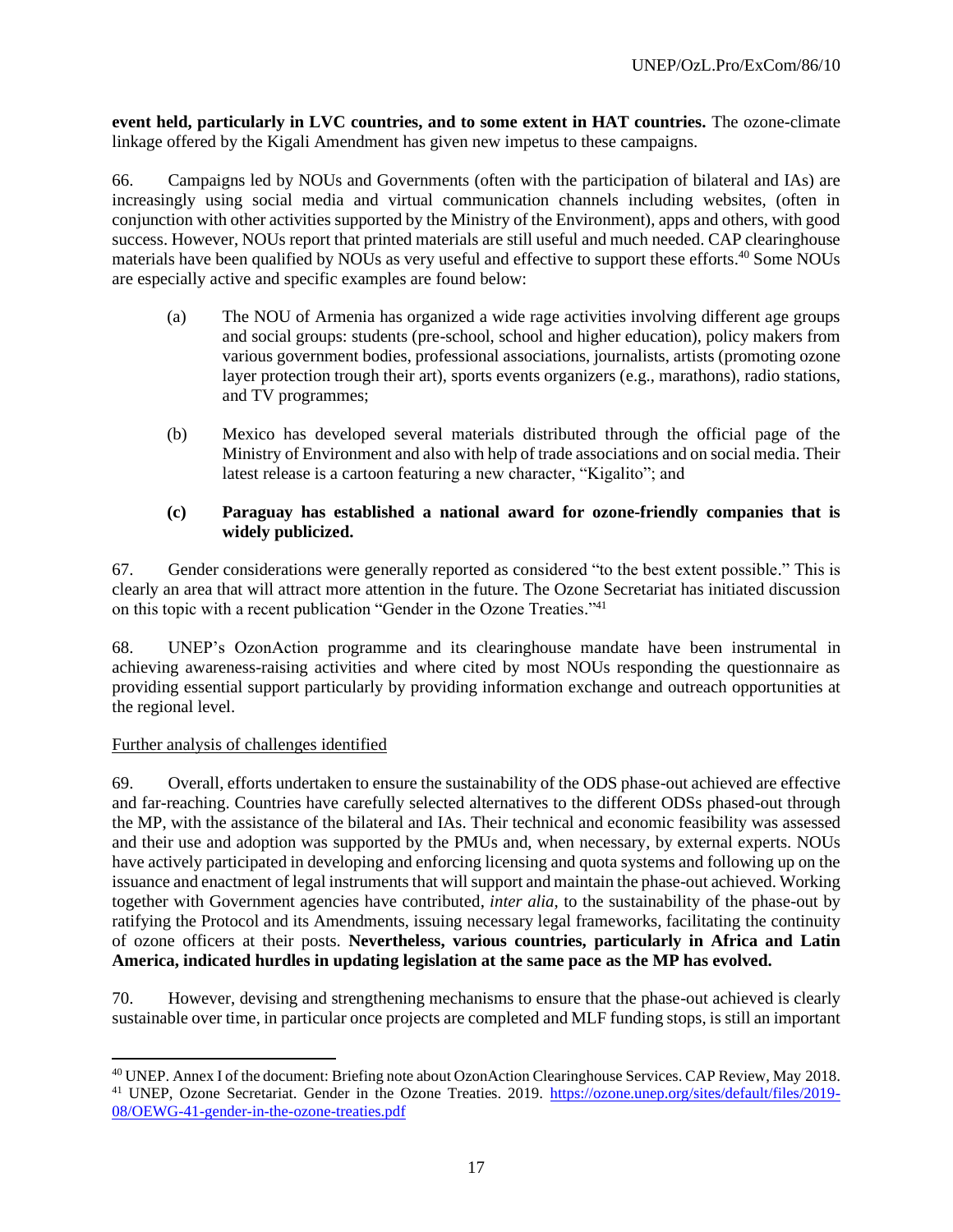issue. **This was further highlighted when analysing the additional responses to the questionnaire received; in particular, it was noted that several respondents indicated there is Government support to ensure continuity of the NOU's work into the future. This includes both LVC and non-LVC countries. However, this was not always the case and many countries noted concern over the continuity of work conducted by the PMUs and even of the NOUs, once the funding stops.** The unexplained increase in CFC-11 emissions since 2012 (a topic of ample debate and investigation recently) and reported ongoing emissions of CTC introduces questions to the sustainability of the phase-out achieved.

71. Parties to the MP are increasingly recognizing, addressing and reporting illegal trade<sup>42</sup> and confiscation of illegal goods has been recognized publicly **and in some countries a system of award recognition has even been set up. However, certain countries reported a lack** of clarity regarding stocks potentially stored. Similarly, potential deviation of ODS legally imported or produced, for feedstock or exempted uses, into controlled uses (i.e., MB for QPS; laboratory; and analytical uses) is still a problem. Robust tracking systems to ensure that an imported ODS is not used for a controlled application are not easy to implement **and some countries do not seem fully aware of its importance**. For example, MB imported for QPS, is an exempted use and might end in soil fumigation, a controlled use. Often the distinction between controlled and exempted uses of a substance is not entirely clear to customs officers, or no monitoring system is in place to verify the final use of the ODS. Additional cases that present challenges concern counterfeit refrigerants and phased-out substances contained in polyols and used, for example, in foam-blowing processes, which could be mislabelled.<sup>43</sup> Relaxed regulations, often occurring at free-trade zones, can also offer opportunities for illegal trade to flourish. In view of the proliferation of free-trade zones around the world, this issue warrants attention.<sup>44</sup>

72. Sustainability needs to be considered from technical, economic and regulatory standpoints. Alternatives may be too expensive (driving illegal ODS use), may not always be readily available to users (e.g., due to a slow or cumbersome registration process, suppliers not found locally, **no maintenance available** or too expensive to import); and maintenance services for new equipment may be difficult to find, or service providers may not be sufficiently trained. Additionally, they could lose effectiveness (i.e., if pests resistant to an alternative to MB emerged) or become de-registered. This can make prospective users lack confidence and be reluctant to adopt new technologies, even when previously used ODS are banned. Adaptation may be necessary to ensure economic feasibility of alternatives, for example by using locally sourced equipment or materials; the fact that economic feasibility may, sometimes, not be achieved immediately, but rather in the long term might need to be considered.

73. Destruction schemes and other options need to be more widely available and affordable. Storing recovered or confiscated quantities of ODS that are no longer legal to use cannot be done permanently. **Exploring options to ship ODS across boundaries and collectively gather waste to be destroyed would be useful, particularly for LVC countries including small island developing states.**

74. Although training of technicians is widely implemented, this is an issue with scope for further work. Training quality, availability of a (continuing) pool of experts and funds to maintain training efforts still pose challenges. Safety standards need to be reinforced, especially with new refrigerant options, and energy efficiency needs to be considered. **Additional training on the recent revision of HS customs codes for HFCs, is also important.** These issues could be linked to technician training certifications and industry collaboration efforts, to reinforce sustainable training and capacity building. **Similarly, awareness-raising** 

<sup>42</sup> UNEP/OzL.Pro.31/INF/6

<sup>&</sup>lt;sup>43</sup> TEAP report on unexpected CFC-11 emissions.<br><sup>44</sup> Ereo Trade Zones and

<sup>&</sup>lt;sup>44</sup> Free Trade Zones and trade in ODS. OzonAction Programme. https://wedocs.unep.org/bitstream/handle/20.500.11822/28382/7745FreeTradeZ\_EN.pdf?sequence=1&isAllowed=y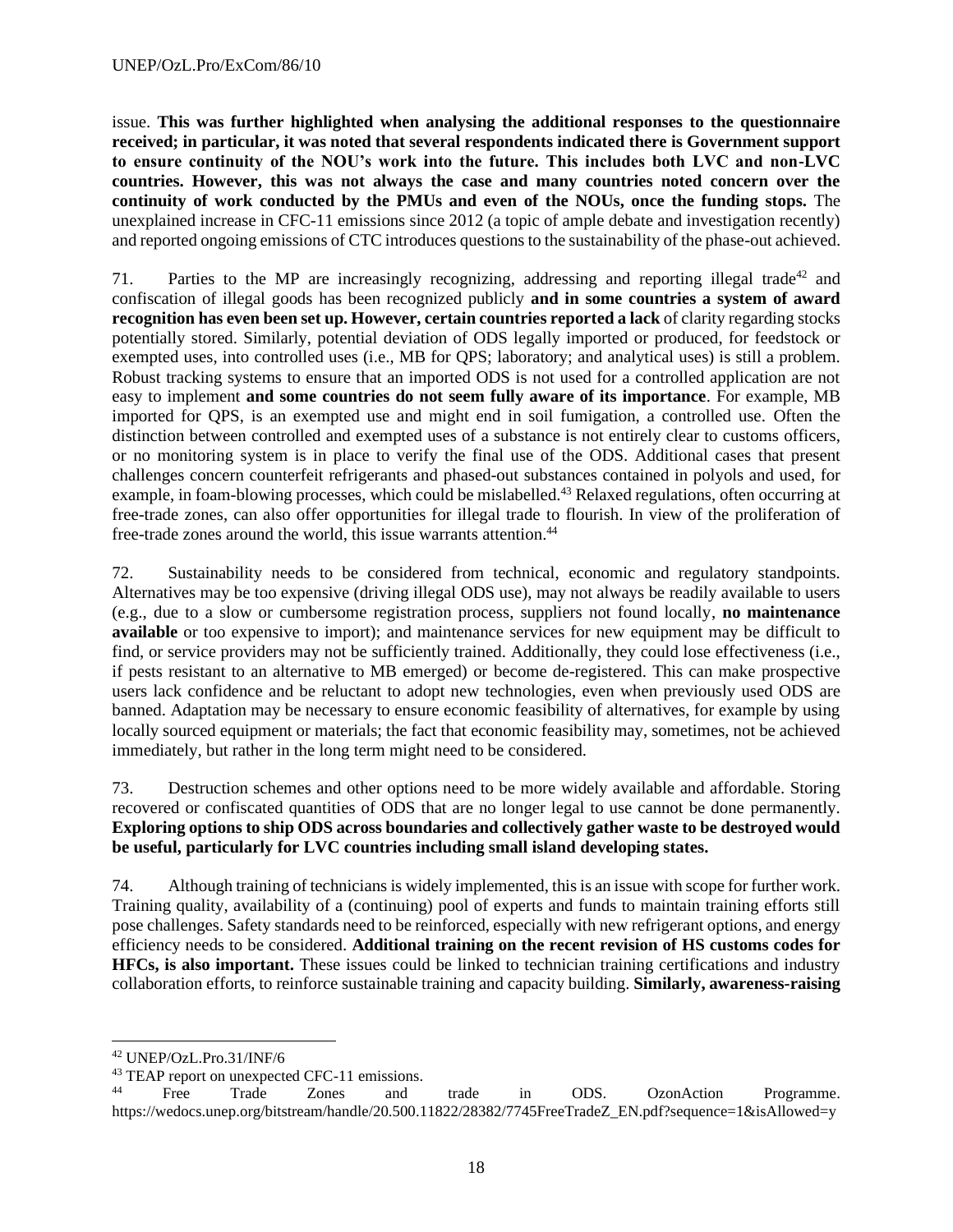## **activities need to be reinforced, given a clear and sustainable funding within the NOU, with Government support, if possible.**

75. Information on some ODS that are already phased-out under the Protocol, for example halons and MB and CFC for MDIs, is sometimes absent or confusing. The NOOs who are new to the MP may have little information on these substances and this could, for example, allow for illegal trade to go undetected. The same might be said about exempted uses relating to feedstock and laboratory and analytical uses. These issues will impact the ease and quality of reporting ODS production and consumption as per Article 7 guidelines, which is another challenge.

## **Recommendations for a way forward**

76. The MP has been dubbed "the most successful environmental treaty" by former UN Secretary General Kofi Annan, and this is clearly due to the very high proportion of ODS production and consumption that has been phased-out to date. However, sustaining this achievement poses challenges.

77. Recent unexplained emissions of CFC-11 that have been reported, set off alarms as to potential revert to the use of ODS that have been phased-out. NOUs may wish to strengthen their information repositories, to include more thorough information on ODS already phased-out, measures undertaken to replace them, regulations in place to ban or enforce them, their feasible alternatives and further sources of information could be part of the solution. Some websites (e.g., CAP/OzonAction) offer such resources, but not on a country basis and are not always kept up to date.

78. Laws and regulations that restrict or ban production, imports and exports of ODS have generally been put in place by governments. However, enforcement of these regulations and introduction of penalties resulting from failure to comply appear to be needed in many cases. In particular, phase-out of ODS production may need closer follow-up. A sustained production phase-out is critical in maintaining phased-out consumption. This is an area where further action may be beneficial. For example, independent verification and auditing was reported by some NOUs as an efficient means of enforcing a sustained phase-out of ODS. These could be further considered and successful schemes shared, especially when dealing with ODS substances already phased-out in the past.

79. Timely destruction of ODS and ODS-based equipment, which have been replaced by equipment based on alternative technologies is thus an important aspect ensuring the sustainability of the conversion and the ODS phase-out. For example, bilateral and IAs monitor the destruction, and can link the release of the last funding installments with the destruction of old equipment, however ways to ensure and encourage future destruction of such equipment could be set. Project completion reports should always include clear information on the equipment destroyed. **Exploring options to gather quantities of ODS waste from various countries and destroying them together in one site seems important. Currently, it is often difficult or impossible to ship ODS waste abroad.** 

80. Illegal trade of ODS is being addressed through the MP and the Parties are increasingly reporting cases of illegal trade. Reports to the local authorities of illegal trade should be supported and pursued. Illegal substances confiscated in a country or found in free-trade zones may go unreported as that Party is concerned that these will be added to their consumption reports, thus impacting their compliance. The Executive Committee is suggesting a solution to this issue for consideration. 45

81. Involvement of stakeholders in projects and ODS phase-out efforts in general is high, and this plays an important role in the success achieved to date. Ways to maintain the interest of stakeholders impacted

<sup>45</sup> UNEP/OzL.Pro/ExCom/83/38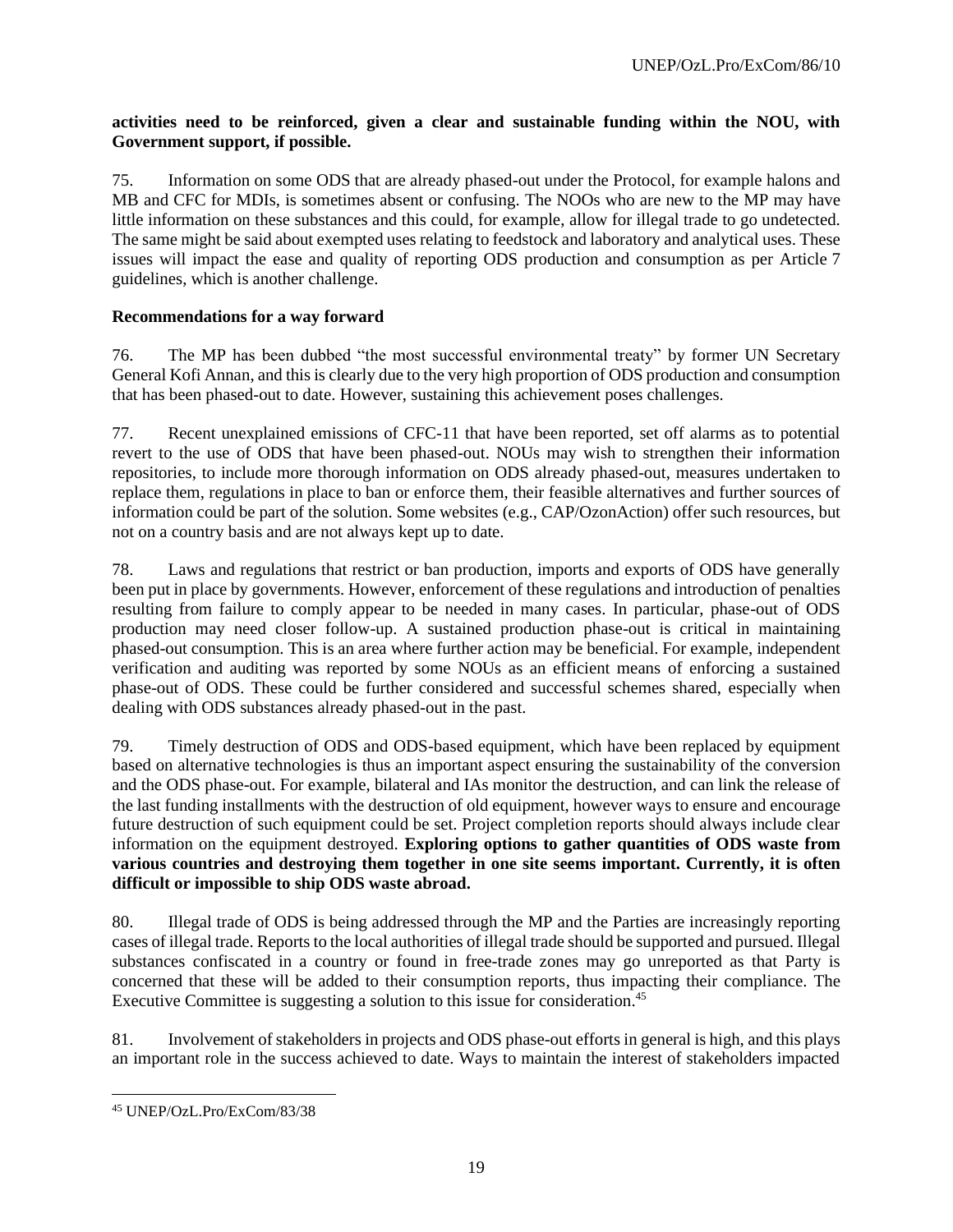by ODS already phased-out could be explored: the experience and knowledge generated could be useful to create linkages with other environmental treaties, as it is sometimes the case. The link between ozone and climate brought by the Kigali Amendment, or destruction experience gained through participation in the Basel Convention may offer examples of this.

82. Responses provided by the **47 NOUs, UNIDO and the World Bank**, to the questionnaire prepared for this evaluation, were valuable for identifying factors putting the sustainability of the ODS reductions and phase-out so far achieved at risk, and ways in which such risks might be mitigated or averted. The low level of **responses of the first round failed to achieve a good geographical representation, which affected the scope and accuracy of the conclusions drawn. This new round has allowed for further analysis and a broader spectrum, which was clearly to the benefit of this evaluation.**

83. **The new round further confirmed that**, in line with the sustainable development goals (SDGs), gender issues should be incorporated much more strongly in the MP in general, but more specifically in the ODS phase-out process and HFC phase-down.

84. The phase-out should be envisioned in a more integral manner, within the SDGs framework as the MP activities and achievements touch on many of their aspects. At the request of the Parties (decision XXVI/7), the three assessment panels of the MP started looking at sustainability issues in their recent 2018 Assessment Reports.<sup>46</sup>

## **RECOMMENDATION**

85. The Executive Committee may wish:

- (a) To take note of the **revised** desk study on the evaluation of the sustainability of the Montreal Protocol achievements, contained in document UNEP/ OzL.Pro/ExCom/86/10; and
- (b) To invite the bilateral and implementing agencies to take into consideration, where appropriate, the findings and recommendations of the desk study referred to in sub-paragraph (a) above, when assisting Article 5 countries in preparing and implementing projects supported by the Multilateral Fund.

<sup>&</sup>lt;sup>46</sup> Ozone Secretariat webpage. Assessment Panel[s https://ozone.unep.org/science/overview](https://ozone.unep.org/science/overview)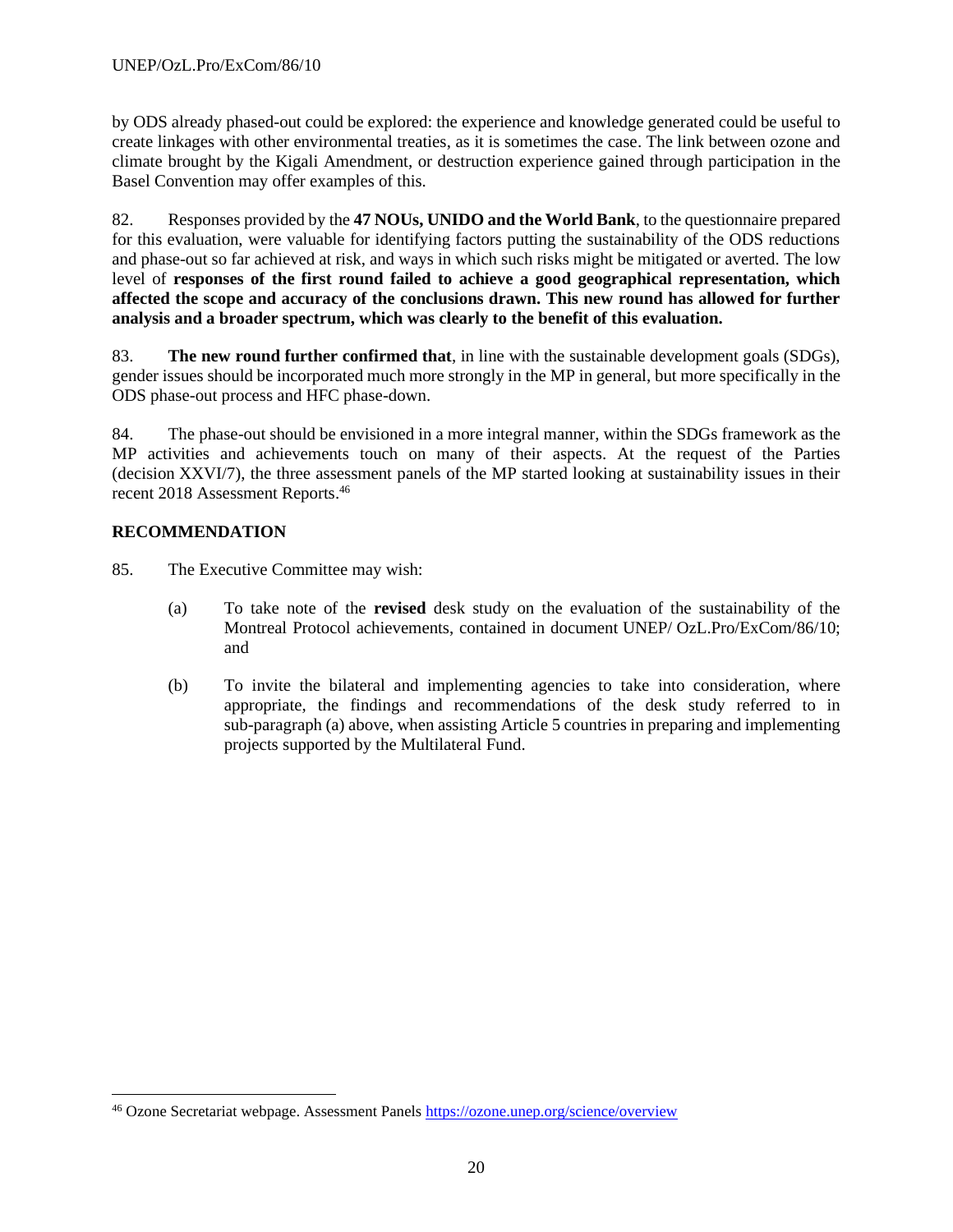#### **Annex I**

## **TERMS OF REFERENCE FOR THE DESK STUDY ON THE EVALUATION OF THE SUSTAINABILITY OF THE MONTREAL PROTOCOL ACHIEVEMENTS**

#### Objective and scope of the desk study

1. The desk study will assess how the reductions achieved under the Montreal Protocol have been sustained after the completion of the projects funded by the MLF and the extent to which MLF-supported activities contribute to sustaining compliance after the completion of MLF-funded activities.

2. It will cover various aspects related to the policies, regulatory frameworks, institutions and mechanisms; monitoring and reporting; role and responsibilities of the NOUs and PMUs, role of institutional strengthening (IS); production, consumption; stakeholders and awareness-raising activities; in the context of support provided under MLF-funded projects.

3. It will address the topics listed below.

#### Policies, regulatory frameworks, institutions and mechanisms

4. How do countries ensure compliance with Montreal Protocol obligations, and in particular the sustained aggregate reductions of controlled substances, after MLF-funded activities are completed? Do national policies, legislation and regulations integrate these issues?

5. What is the role of the NOUs and PMUs in assisting in the development of policies and regulatory frameworks? Are there appropriate regulations to control the export, import, manufacture, sale and certain uses of ODS and products containing them? How are new developments and difficulties in implementation tackled?

6. Are fiscal mechanisms, such as tax incentives/disincentives or removal of subsidies, used to encourage enterprises to convert from the use of controlled substances?

7. Is there a framework to enforce existing policies, legislation and regulations addressing sustained aggregate reductions under the Montreal Protocol, including monitoring and return to compliance under national processes? Do countries have penalties in place for violators of these regulations?

8. What is the role of professional organizations and associations contributing to the legislation and monitoring its implementation?

## Monitoring and reporting

9. What mechanisms are in place to monitor the phase-out of controlled substances after the completion of the project?

10. Which institutions are currently involved in these monitoring activities? What is their capacity (e.g., technical staff, access to data and monitoring protocols) and how can it be improved?

11. Do customs have a management information system, if funded by the MLF? Do they have a long-term monitoring and reporting policies?

12. What is the specific role of the NOUs and PMUs in monitoring ODS phase-out? Do the NOUs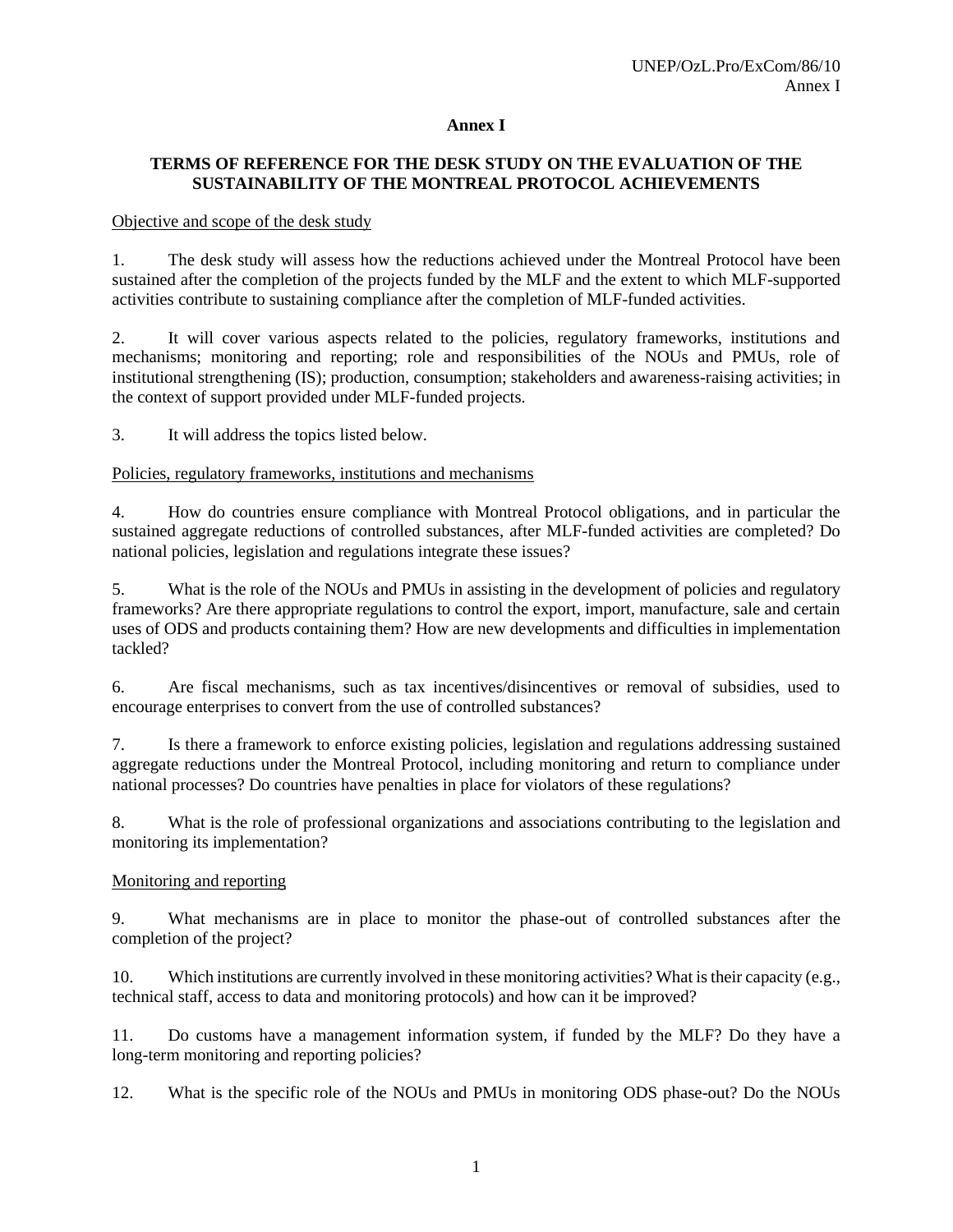#### UNEP/OzL.Pro/ExCom/86/10 Annex I

have a monitoring and data-reporting capacity or management information system accessible to, or shared with, other stakeholders? How can it be improved?

#### Role and responsibilities of the NOUs and role of IS

13. Where are the NOUs located in the institutional organization of the Government and are there measures to ensure their continued operation? What are the activities undertaken to strengthen the NOUs? What is the staff turnover in the NOUs and what measures are taken with regards to knowledge retention within the NOU?

14. Are the existing monitoring and reporting mechanisms on the implementation of the Montreal Protocol strengthened to function after the end of the MLF-funded projects and ensure sustainable compliance with the Montreal Protocol? What IS activities are organized for this purpose? What other institutions are involved in this process?

15. How does the UNEP's Compliance Assistance Programme (CAP) support to reinforcing the existing institutions and contribute to their sustainability? How does CAP enable countries to ensure their own compliance with the Montreal Protocol?

#### Role and responsibilities of the PMUs

16. Are there any measures in place to retain and transfer knowledge and capacities from the PMUs to the NOUs upon completion of the ExCom Agreement?

17. Are the PMUs taking part in establishing the policies, legislation and regulations regarding the sustained aggregate reduction?

#### Production, consumption, and stockpiles

18. Is there a database on the production enterprises and lines funded for dismantlement? Is there a monitoring mechanism for lines funded for closure? For the production lines that did not close because they only produce controlled substances for exempted uses, how is such production monitored to ensure there is no redirection from feedstock to controlled uses?

19. How many of the manufacturing enterprises that were supported for conversion are still using the agreed alternative? What information is available on stockpiles of phased out controlled substances? If such stockpiles are monitored, who performs it? Are the NOUs involved in this monitoring?

20. Was any ODS collected? Was it locally destroyed or shipped abroad for destruction? Do destruction plants have a financial sustainability to continue the destruction after the project completion? How is this achieved?

#### Stakeholders

21. What is the coordination mechanism among the stakeholders (Government institutions, the industry, service agencies, technical/vocational institutions, regulators associated with standards and certification bodies)? Does the coordination evolve during the years and, if so, how? Do the NOUs have a role in the coordination process?

22. What measures are taken to ensure that Montreal Protocol-related issues will be included in the training of technicians? Is there a pool of trainers for service technicians in Montreal Protocol-related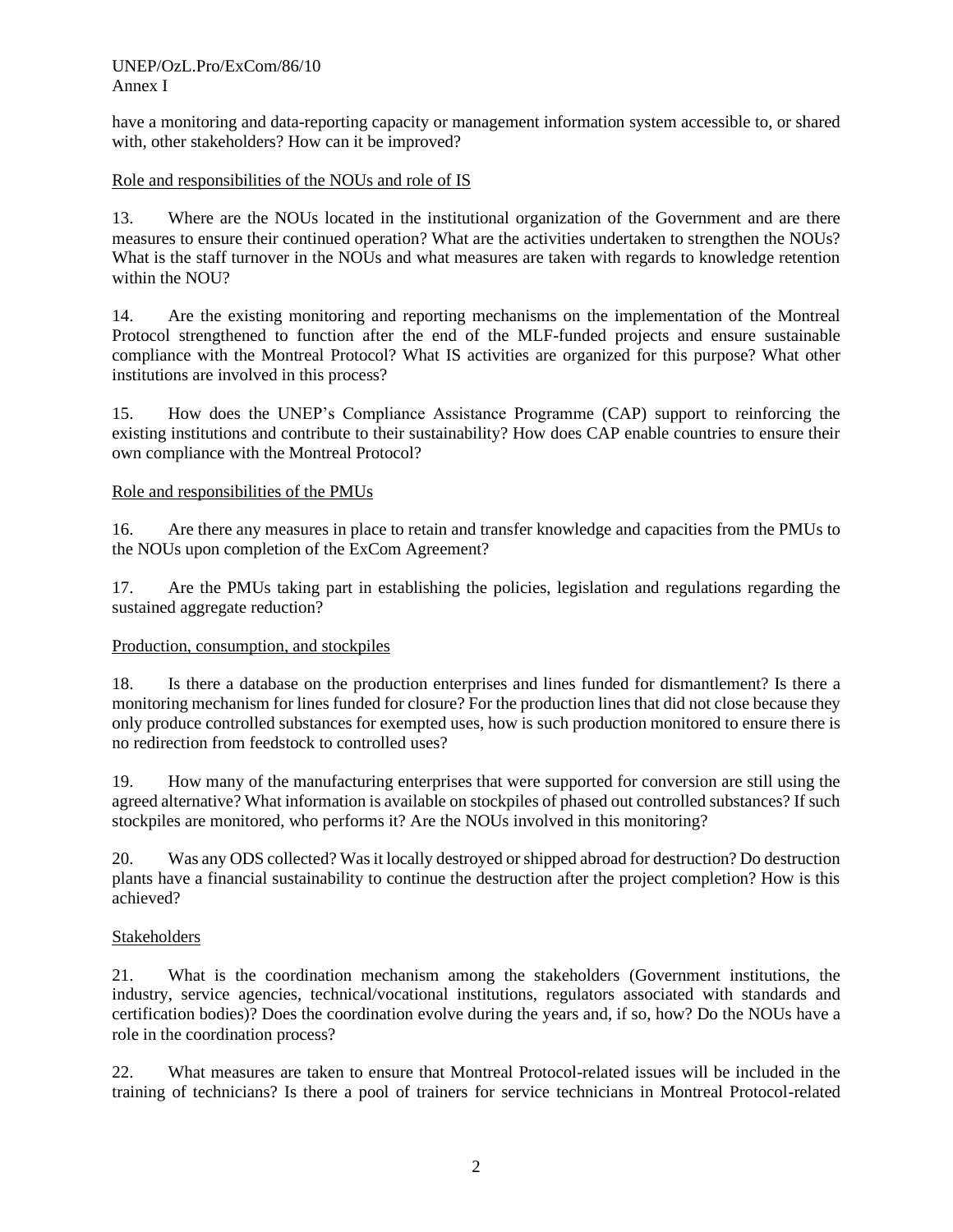issues? Is there a certification system for trained technicians and, if yes, how does it function? Are there measures in place to check the certification system? Is there gender-disaggregated data about trainers and trainees? Have professional organizations and associations been established and have the capacity to continue to effectively train technicians after the completion of MLF-funded projects (e.g., refrigeration and air-conditioning associations or technical/vocational institutions)?

23. What measures are taken to ensure the institutionalization of Montreal Protocol-related issues into training courses of customs agents after the end of the MLF-funded projects? Are there trainers to train customs officers in Montreal Protocol issues? Is there follow-up education or training based on new developments or for new employees?

#### Awareness-raising activities

24. Are there awareness-raising activities about the Montreal Protocol targeting decision-makers, stakeholders and broader public? Who organizes them? What is the involvement of the NOUs? Are gender considerations taken into account in these campaigns? Are the Montreal Protocol-related issues mentioned in the media (e.g., press, TV and social media)?

#### Organization and output of the evaluation

25. A consultant will be recruited to review the existing documentation, including project proposals, project completion reports, evaluation reports and reports of the Executive Committee meetings and Meetings of the Parties, and write the draft desk study, which will be shared with the Secretariat and the bilateral and implementing agencies for comments, and be presented to the 84<sup>th</sup> meeting of the Executive Committee.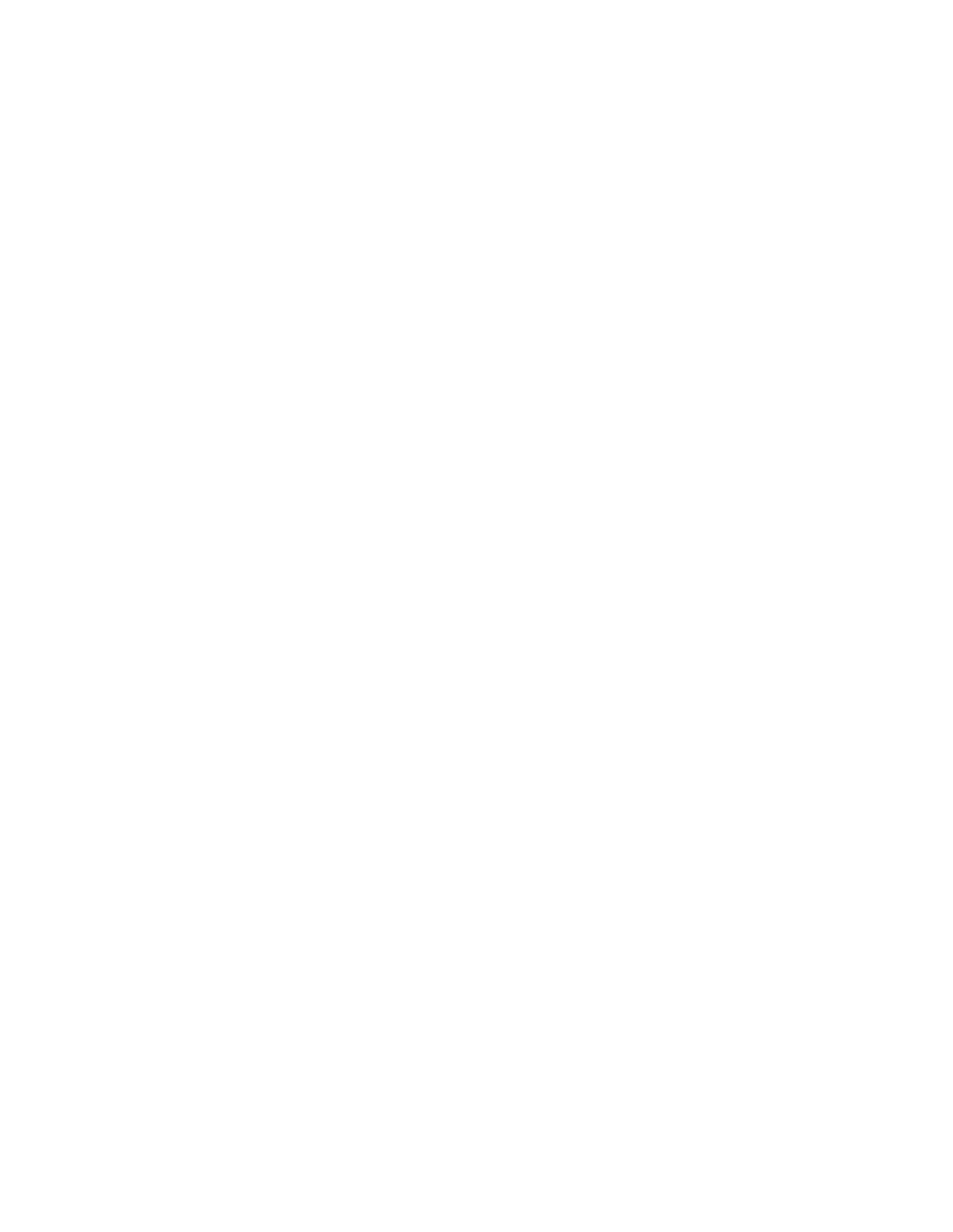#### **Annex II**

#### **QUESTIONNAIRE SENT TO THE NATIONAL OZONE UNITS AND THE IMPLEMENTING AGENCIES**

#### **Background**

During the 82<sup>nd</sup> meeting of the Executive Committee interest emerged in developing an evaluation of the sustainability of the Montreal Protocol achievements, including an assessment of the role of the national ozone units (NOUs) and project management units (PMUs) in monitoring ODS phase-out. This involves for example measures by which NOUs and governments have incorporated the Montreal Protocol obligations and project outcomes into their legal and policy frameworks and how this is reflected in NOU activities; coordination of national key stakeholders; methodologies adopted to ensure the effective implementation of the Montreal Protocol; and mechanisms in place to monitor redirection from non-controlled uses to controlled uses of substances.

In response to this initiative, at its 83<sup>rd</sup> meeting, the Executive Committee approved a desk study on the evaluation of the sustainability of the Montreal Protocol achievements as reflected in projects funded by the Multilateral Fund (MLF). The desk study will assess how the reductions achieved under the Montreal Protocol have been sustained after the completion of the projects funded by the MLF and the extent to which MLF-supported activities contribute to sustaining compliance after the completion of MLF-funded activities.

It will cover various aspects related to the policies, regulatory frameworks, institutions and mechanisms; monitoring and reporting; role and responsibilities of the NOUs and PMUs where applicable, role of institutional strengthening (IS); production, consumption; stakeholders and awareness-raising activities; in the context of support provided under MLF-funded projects.

Previous monitoring and evaluation efforts conducted by the MLF, as well as project documents submitted by implementing agencies (IAs) will be considered. In addition, the questionnaire below has been put together to help gather relevant feedback from key stakeholders, namely national ozone officers and IAs.

The following questionnaire was initially circulated to NOUs and IAs in September 2019, with the aim of conducting appropriate analysis and draw conclusions and recommendations in time for consideration at the 84<sup>th</sup> Executive Committee meeting.

Please keep answers short and to the point – it can be yes or no in some instances. There is no need to supply actual regulations or detailed examples of work. In particular, it will be useful to identify specific challenges or hurdles that may put the sustainability of the achievements at risk.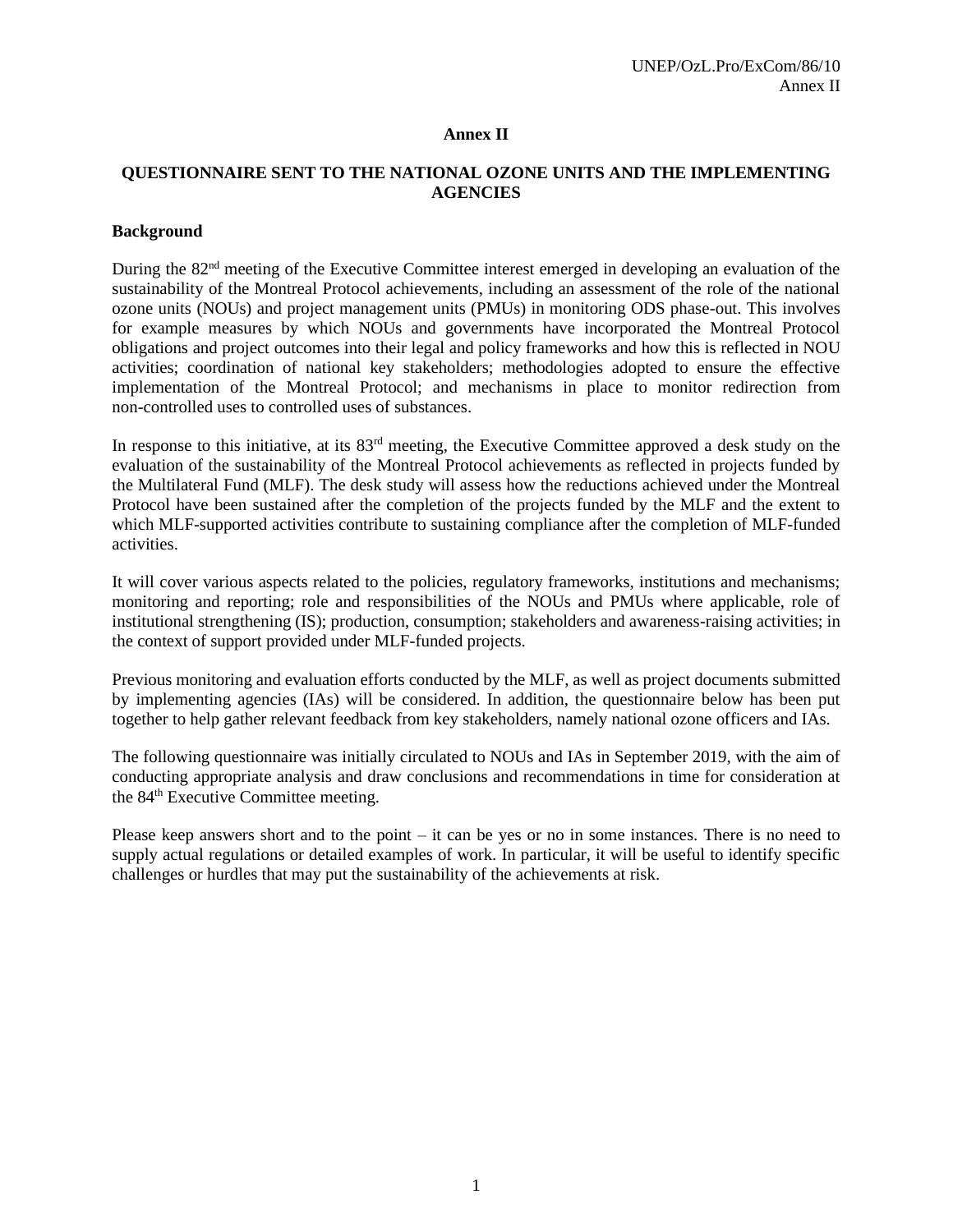#### UNEP/OzL.Pro/ExCom/86/10 Annex II

| <b>Issues evaluated</b>                                                                                                                           | <b>Specific questions</b>                                                                                                                                                                                                                                                                                                                                                                                                                                                                                                                                                                                                                                                                                                                                                                                                                                                                                                                                                                                                 | Response (yes, no,<br>please provide<br>examples when<br>relevant) | Challenges,<br>problems<br>identified |
|---------------------------------------------------------------------------------------------------------------------------------------------------|---------------------------------------------------------------------------------------------------------------------------------------------------------------------------------------------------------------------------------------------------------------------------------------------------------------------------------------------------------------------------------------------------------------------------------------------------------------------------------------------------------------------------------------------------------------------------------------------------------------------------------------------------------------------------------------------------------------------------------------------------------------------------------------------------------------------------------------------------------------------------------------------------------------------------------------------------------------------------------------------------------------------------|--------------------------------------------------------------------|---------------------------------------|
| Policies, regulatory<br>frameworks,<br>institutions and<br>mechanisms<br>(ensuring<br>compliance with<br><b>Montreal Protocol</b><br>obligations) | Measures in place to sustain aggregate reductions<br>$\circ$<br>(or phase-out) of controlled substances after MLF-<br>funded activities are completed.<br>National policies, legislation and regulations in<br>$\circ$<br>place, including tax incentives/ disincentives or<br>removal of subsidies, used to encourage<br>enterprises to stop use of controlled substances.<br>Regulations to control the export, import,<br>$\circ$<br>manufacture, sale and certain uses of ODS and<br>products containing them.<br>Framework to enforce existing policies, legislation<br>$\circ$<br>and regulations addressing Montreal Protocol<br>obligations, including monitoring and return to<br>compliance under national processes, penalties in<br>place for violators of these regulations.<br>Ways to tackle new developments and difficulties<br>$\circ$<br>in implementation.<br>Role of professional organizations and associations<br>$\circ$<br>contributing to the legislation and monitoring its<br>implementation. |                                                                    |                                       |
| Monitoring and<br>reporting                                                                                                                       | Mechanisms in place to monitor ODS phase-out<br>$\circ$<br>after project completion.<br>Institutions involved in monitoring activities.<br>$\circ$<br>Management information systems (if funded by<br>$\circ$<br>MLF), long-term monitoring and reporting<br>policies.<br>Specific role of NOUs and PMUs in monitoring<br>$\circ$<br>ODS phase-out. Indicate challenges or problems if<br>any and ways to improve.                                                                                                                                                                                                                                                                                                                                                                                                                                                                                                                                                                                                        |                                                                    |                                       |
| Role and<br>responsibilities of<br>the NOUs                                                                                                       | Location of the NOU in the institutional<br>$\circ$<br>organization of the Government.<br>Measures to ensure their continued operation.<br>$\circ$<br>Activities undertaken to strengthen the NOU.<br>$\circ$<br>Staff turnover in the NOU and measures taken to<br>$\circ$<br>ensure knowledge retention within the NOU.                                                                                                                                                                                                                                                                                                                                                                                                                                                                                                                                                                                                                                                                                                 |                                                                    |                                       |
| Role of IS                                                                                                                                        | Existing monitoring and reporting mechanisms on<br>$\circ$<br>the implementation of the Montreal Protocol<br>How these are strengthened to function after the<br>$\circ$<br>end of the MLF-funded projects and activities<br>aimed at ensuring sustainable compliance with the<br>Montreal Protocol.<br>Other institutions are involved in this process.<br>$\circ$<br>Relationship and role of UNEP-CAP in<br>$\circ$<br>strengthening existing institutions and contribute<br>to their sustainability.                                                                                                                                                                                                                                                                                                                                                                                                                                                                                                                  |                                                                    |                                       |
| Role and<br>responsibilities of<br>the PMUs                                                                                                       | Measures in place to retain and transfer knowledge<br>$\circ$<br>and capacities from the PMU to the NOU upon<br>completion of the Executive Committee<br>Agreement.<br>Ways in which the PMU is or has taken part in<br>$\circ$<br>establishing policies, legislation and regulations<br>relevant to sustaining the aggregate phase-out<br>achieved.                                                                                                                                                                                                                                                                                                                                                                                                                                                                                                                                                                                                                                                                      |                                                                    |                                       |

## **Evaluating the sustainability of Montreal Protocol Achievements – Questionnaire/checklist**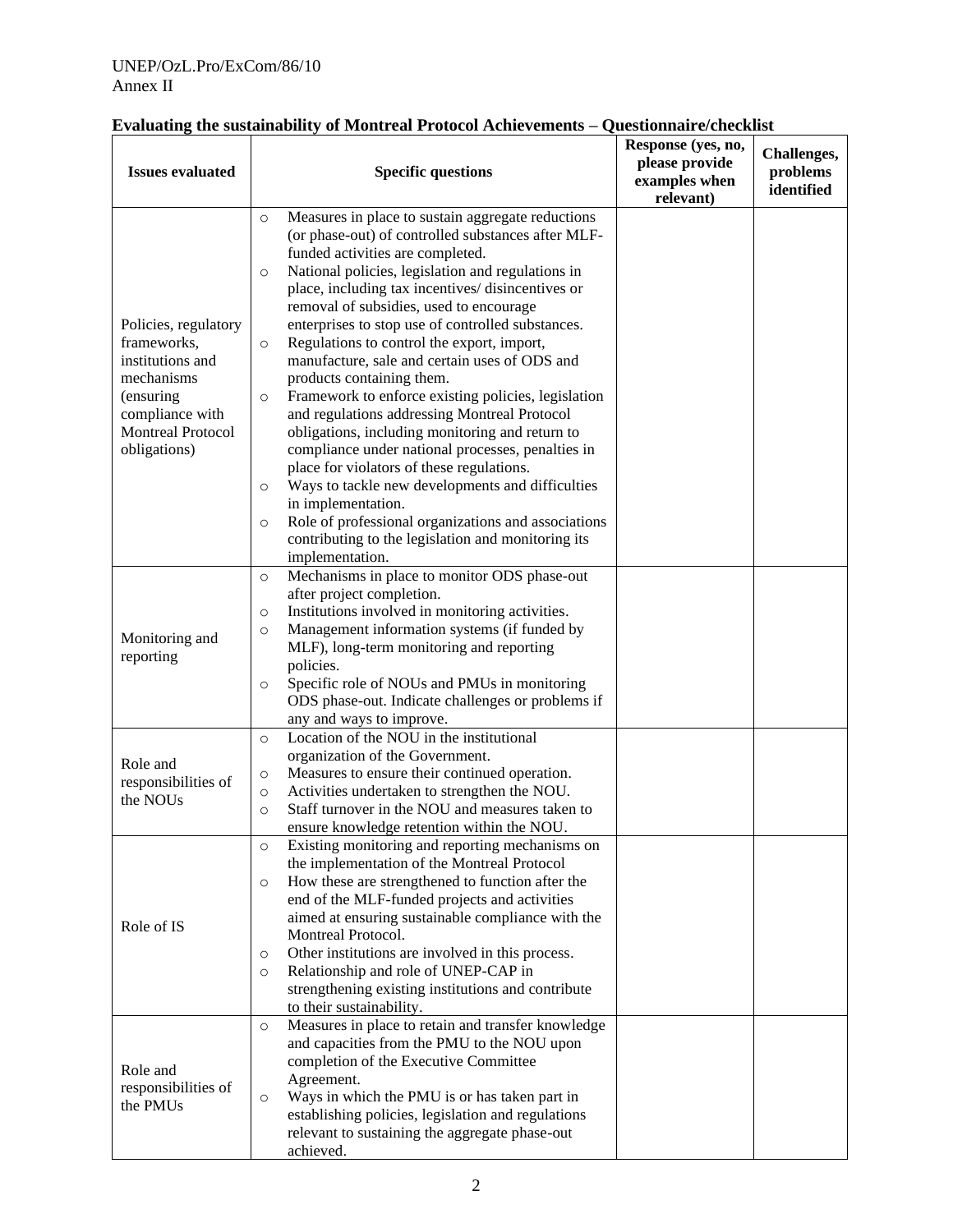| <b>Issues evaluated</b>                                   | <b>Specific questions</b>                                                                                                                                                                                                                                                                                                                                                                                                                                                                                                                                                                                                                                                                                                                                                                                                                                                                                                                                                           | Response (yes, no,<br>please provide<br>examples when<br>relevant) | Challenges,<br>problems<br>identified |
|-----------------------------------------------------------|-------------------------------------------------------------------------------------------------------------------------------------------------------------------------------------------------------------------------------------------------------------------------------------------------------------------------------------------------------------------------------------------------------------------------------------------------------------------------------------------------------------------------------------------------------------------------------------------------------------------------------------------------------------------------------------------------------------------------------------------------------------------------------------------------------------------------------------------------------------------------------------------------------------------------------------------------------------------------------------|--------------------------------------------------------------------|---------------------------------------|
| Recording<br>production,<br>consumption and<br>stockpiles | Database on the production enterprises and lines<br>$\circ$<br>funded for dismantlement or otherwise phase-out<br>of ODS (i.e. methyl bromide (MB) use, MDIs).<br>Monitoring mechanism for lines funded for<br>$\circ$<br>closure.<br>Monitoring mechanism for enterprises supported<br>$\circ$<br>for conversion or adoption of alternatives, to<br>ensure that they are still using these.<br>Monitoring production lines that did not close<br>$\circ$<br>because they only produce controlled substances<br>for exempted uses.<br>How is it ensured that there is no redirection from<br>$\Omega$<br>feedstock or allowed exempted uses (i.e., MB for<br>QPS, laboratory and analytical uses) to controlled<br>uses.<br>Have stocks of ODS been collected? Is the NOU<br>$\circ$<br>involved in collecting this? Are these ODS<br>destroyed (locally or abroad) or stored? Is there<br>financial sustainability to ensure future destruction<br>and if yes, how is it achieved? |                                                                    |                                       |
| Stakeholders                                              | Briefly describe the coordination mechanism<br>$\circ$<br>among the stakeholders (Government institutions,<br>the industry, service/supply providers,<br>technical/vocational institutions, regulators,<br>standards and certification bodies). Is the NOU<br>involved?<br>Does coordination evolve during the years and, if<br>$\circ$<br>so, how?<br>Describe measures in place to ensure that Montreal<br>$\circ$<br>Protocol issues are included in training efforts? Is a<br>pool of trainers available; are there measures to<br>check certification systems? Are there professional<br>organizations able to continue these efforts after<br>the completion of MLF-funded projects?                                                                                                                                                                                                                                                                                          |                                                                    |                                       |
| Awareness-raising                                         | Please give examples of awareness-raising<br>$\circ$<br>activities about the Montreal Protocol targeting<br>decision-makers, stakeholders and broader public.<br>Who organizes them, is the NOU involved, are<br>gender considerations taken into account, is the<br>Montreal Protocol mentioned in the media (e.g.,<br>press, TV and social media)?                                                                                                                                                                                                                                                                                                                                                                                                                                                                                                                                                                                                                                |                                                                    |                                       |